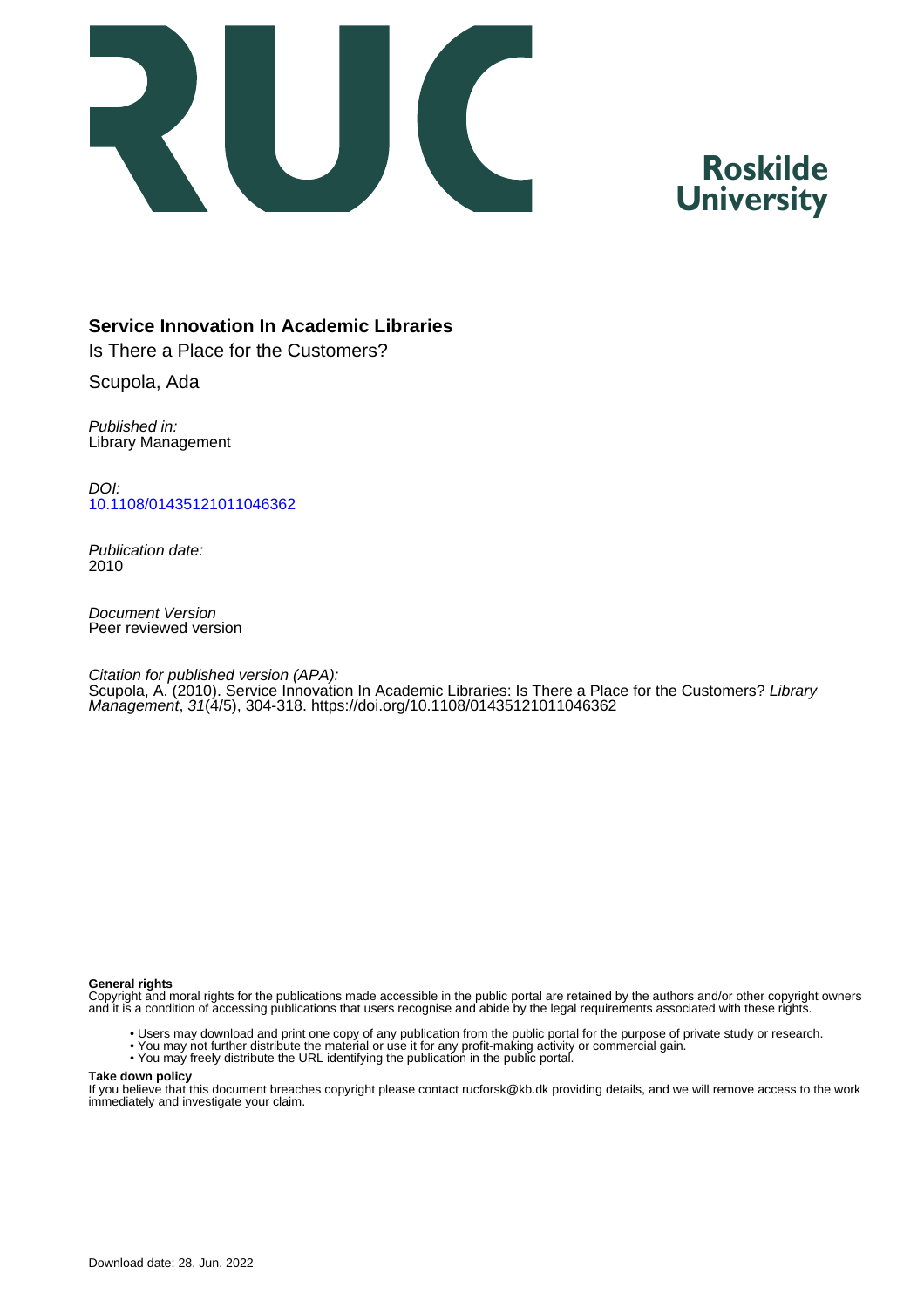## **Service Innovation In Academic Libraries: Is There a Place for the Customers?**

Ada Scupola, Roskilde University, Denmark, ada@ruc.dk

Hanne Westh Nicolajsen, Aalborg University Ballerup, Denmark, westh@cmi.aau.dk

Forthcoming In Library Management, 2010, Vol. 31, No. 4/5, pp.304-318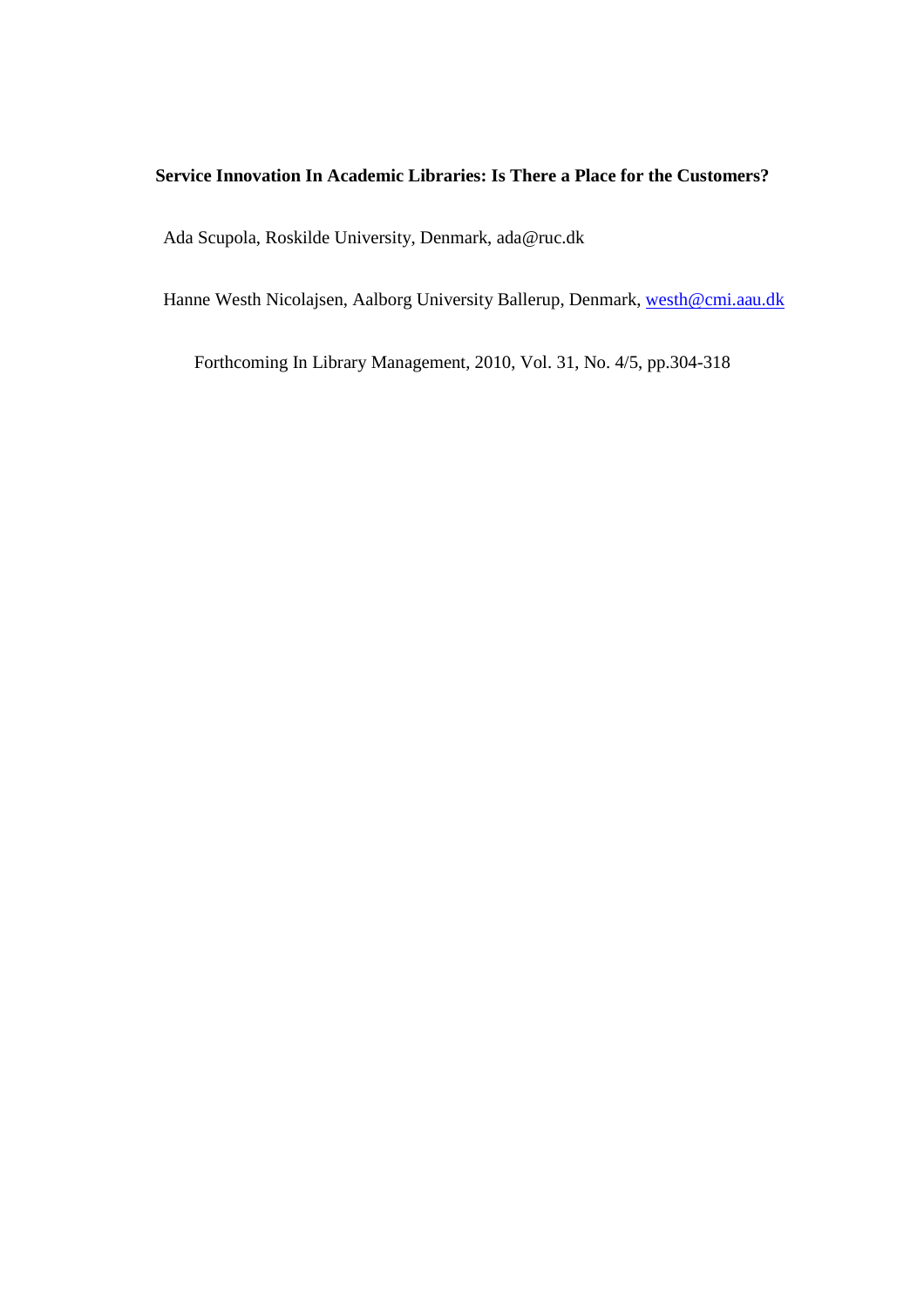## **Service Innovation In Academic Libraries: Is There a Place for the Customers?**

## **Abstract**

- Purpose: The purpose of this article is to investigate whether management and employees in academic libraries involve users in library service innovations and what are these user roles.
- Design/methodology/approach: The paper first conducts a literature review focusing on innovation, new product development, new service development and library science with specific focus on users and management. Subsequently the research uses a case study approach to investigate management and customer involvement in a Danish academic library.
- Findings: Results from the case study show that academic libraries are making some attempts to draw on customers in service innovations and not only rely on management and employees. The main conclusion is that there are unexplored possibilities for customer involvement in library service innovations.
- Research limitations/implications: One limitation relates to the difficulty of generalization of the findings to other Danish libraries and especially other national contexts. The other one relates to the preponderance of the literature from sources outside the field of library management and library science. Therefore, library managers might have to be cautious in using the results of this study.
- Practical implications: This paper has practical implications for library managers, employees, library science and innovation researchers alike.
- Originality/value: This article is original because it generates new insights into management and especially customer involvement in academic library service innovations on the base of an in depth case study of Danish academic library

## Research paper

*Keywords:* New Service Development, New Product Development, Innovation, Customer Involvement, Electronic Services, Libraries, Web 2.0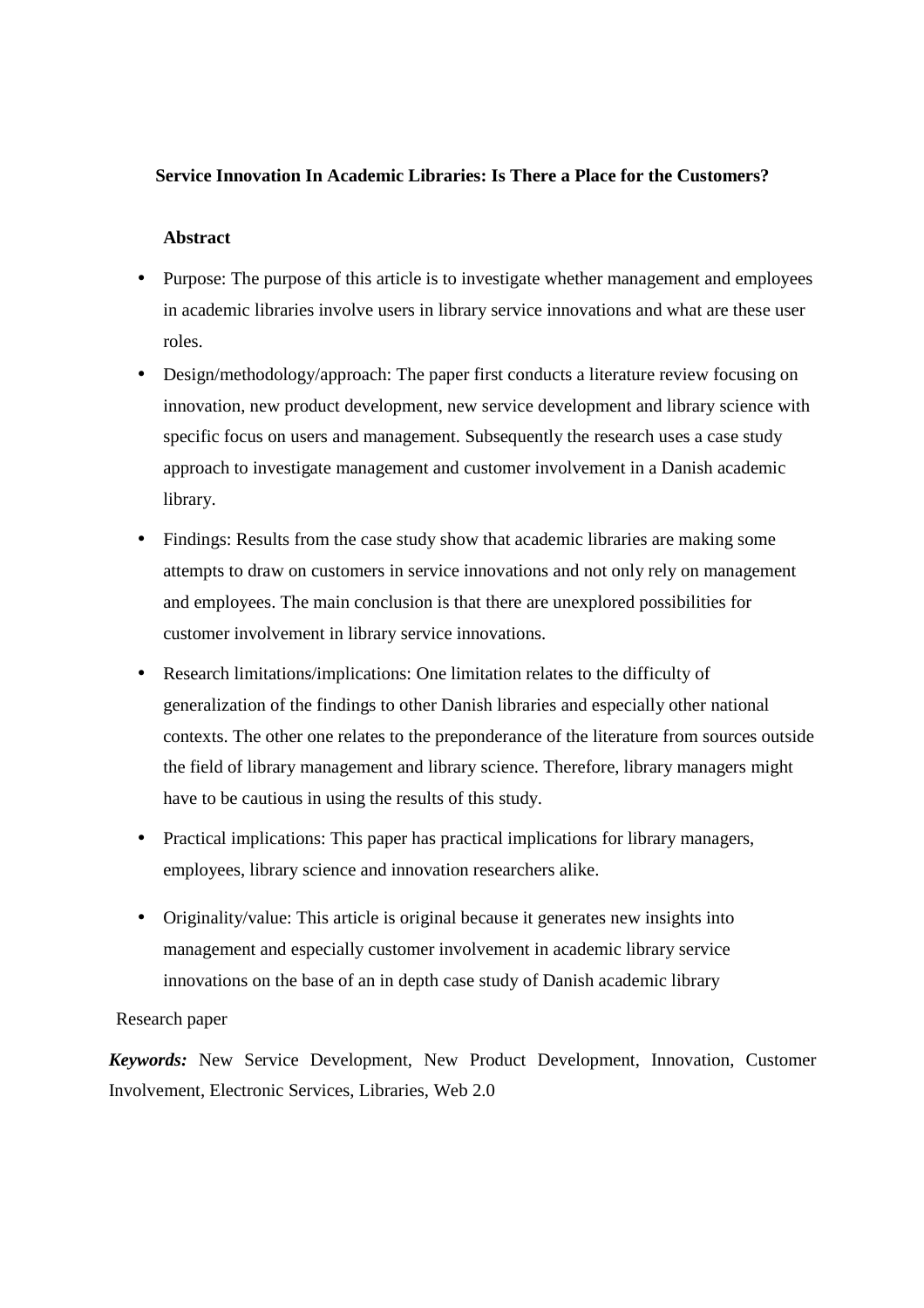## **Introduction**

Innovation and transformation are important concept in today's libraries especially in light of the libraries' ongoing transition from acquiring serials in print to providing access electronically, thus moving toward the virtual library (Carr, 2009). In order for libraries to remain relevant to their customers, they must follow the fundamental rule of business, that is, to supply what is demanded by their market. Library staff skills and library services all have to shift from book-centric to user-centric. As the academic library continues to redefine its role in the digital environment, it needs to leverage its strengths and innovate to create responsive and convenient services (Li, 2006). By exploring the challenges facing libraries in the digital age Brindley (2006) considers ways in which they need to reshape and rethink their services and skills to maintain their relevance and contribution. Central themes identified by Brindley (2006) include: know your users and keep close to them; integrate marketing into the organization; invest more in innovation and digital activities; and develop the people and ensure the right mix of skills. Regarding the interaction with the users Rutherford (2008, b) found that participative elements of social software made it easier for users to provide feedback on all aspects of library services, thus contributing to the library innovation process.

In business literature, the importance of involving customers in service innovation and development has been the subject of innovation theory over the last decade or so (e.g. Alam and Perry, 2002; Alam, 2002). For example Bitner et al. (2000) recommend close involvement of customers in the design process of technology-based services. Von Hippel (1986, 1989) has given numerous examples of user driven innovations leading to product and service innovations. Given the role that customers might have in services innovations and the academic libraries' need to innovate their services, the objective of this paper is to explore whether and how library customers are involved both on a spontaneous and solicited base in the innovation process of academic library's traditional and electronic services. The research questions addressed here are the following: To what extent do academic library management and employees involve customers in services innovation? What are the roles of the library customers in the service innovation process? Similarly to Piller and Walcher (2006), we define user innovation as an innovation where users have contributed to the problem solving process leading to a solution. A user is an actor who expects to profit from an innovation by consuming or using it.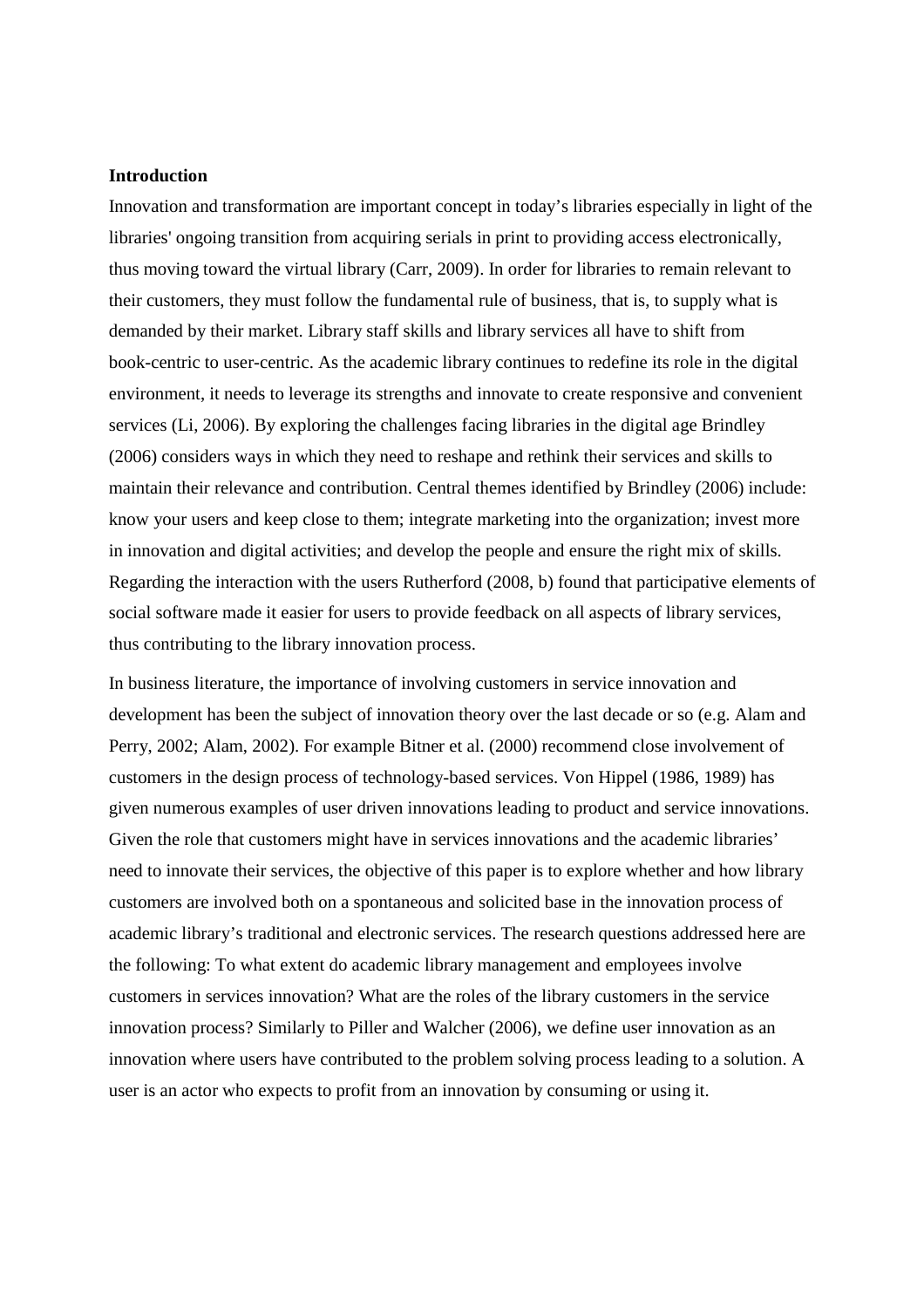This paper contributes to the debate on innovation in libraries by particularly focusing on user roles. Other studies have focused on innovation in libraries, but they have taken different perspectives such as employee creativity (Castiglione, 2008), developing knowledge innovation culture in libraries **(**Sheng and Sun, 2007) or changing customer demands and library's ability to innovate and respond to them (Brindley, 2006; Li, 2006).

The paper is structured as follows. The introduction presents the background and research question. The second session presents the theoretical background. The following session introduces the research method and the library case. The last sessions present the results as well as discussion and conclusions.

## **Theoretical Background**

The importance of involving customers in innovation (e.g. Chesbrough, 2003; Christensen, 1997) and new service development (e.g. Alam and Perry, 2002; Alam, 2002) has been the subject of innovation theory over the last decade or so. Collaboration between providers and customers can lead to a mutual understanding of the customers' needs and wishes, as well as an understanding of the technological opportunities (Hennestad, 1999). Bitner et al (2000) recommend close involvement of customers in the design process of technology-based services. Von Hippel (1986, 1989) has given numerous examples of user driven innovations leading to product and service innovations. Recently, Chesbrough (2003, 2006) has argued that the process of innovation has shifted from one of closed systems, internal to the firm, to a new mode of open systems involving a range of external players. It is Chesbrough's emphasis on the new knowledge-based economy that informs the concept 'open innovation'. However, a number of studies also show an opposing view regarding the benefits of involving users in product or service development. For example, Leonard and Rayport (1997) believed that customers lack sufficient technical knowledge to produce innovations and are unable to articulate their needs. These findings are however again questioned by newer research arguing that the inclusion of customers may spark divergent thinking and creativity leading to new knowledge (Rutherford , 2008b; Roberts et al., 2005; Kristensson et al., 2004). Generally there is a general lack of systematic processes of capturing ideas and developing them into new services. In the last decade or so the communication between service providers and customers has been made easier due to the Internet and related communication technologies (Aharony, 2009; Rutherford, 2008a; 2008b;).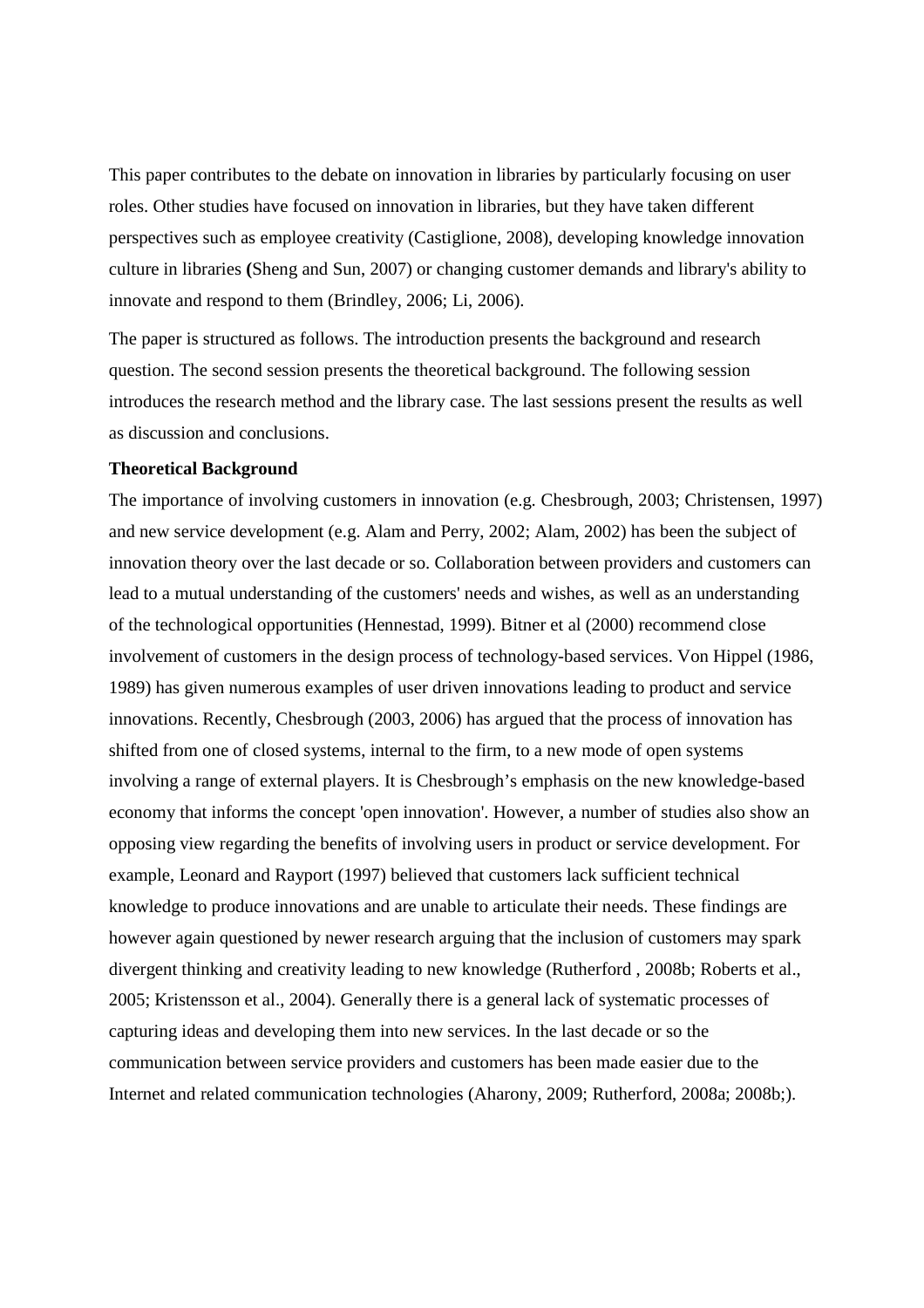However few studies have investigated how they can be used to involve library customers in library service innovation (e.g. Aharony, 2009).

#### *1. Customers' involvement in innovation, new service and new product development*

Within the innovation literature, there has been much focus on new product development (NPD) and new service development (NSD) in the last couple of decades (Nambisan, 2002; Alam and Perry, 2002). For example Alam and Perry have developed a stage model of new service development (See Table 1). This framework takes into account the core elements of user involvement in new service development highlighting objectives/purposes of involvement, the stages of involvement in the organizational innovation process, the intensity of involvement and the modes of involvement. They find involvement of customers in idea generation and idea screening as the most important input to service innovation. User involvement in strategic planning and personal training are of least importance. Nambisan (2002) has likewise identified a number of stages of new product development and has looked at the roles of customers in new product development. He has come up with three roles: customers as a resource, customers as co-creators and customers as users. Lately these roles have been extended and further insights on why customers involve have been developed (Nambisan and Nambisan, 2008). Finally, many models of the innovation process have been developed in the literature (e.g. Zaltman, 1973). Rogers' model (1995, p. 392) defines the organizational innovation process as consisting of two broad activities: the initiation and the implementation process. Each activity is then subdivided in a number of stages that are rather similar to the stages identified by Alam and Perry (2002) and by Nambisan (2002) (see Table 1). Customers may contribute in a number of ways including stating their needs, problems or solutions or criticizing existing services (Alam and Perry, 2002). They may also help in screening ideas by responding to concepts or alternative solutions with their thinking, dislikes or preferences. In order to get these insights customers may be involved through face to face meetings, customer visits or meetings, workshops, customer observations or direct types of communication (Alam, 2002). Nambisan (2002) further argues for indirect information such as surveying customers' e-forums to gain indirect insights on their experiences and perceptions. It may be argued that according to these frameworks (see Table 1) users can take on the same roles in new service development as in new product development. However, Alam and Perry argue that customers may not only contribute with ideas, but may also help screen these and may participate in the initial strategic planning, which is not covered by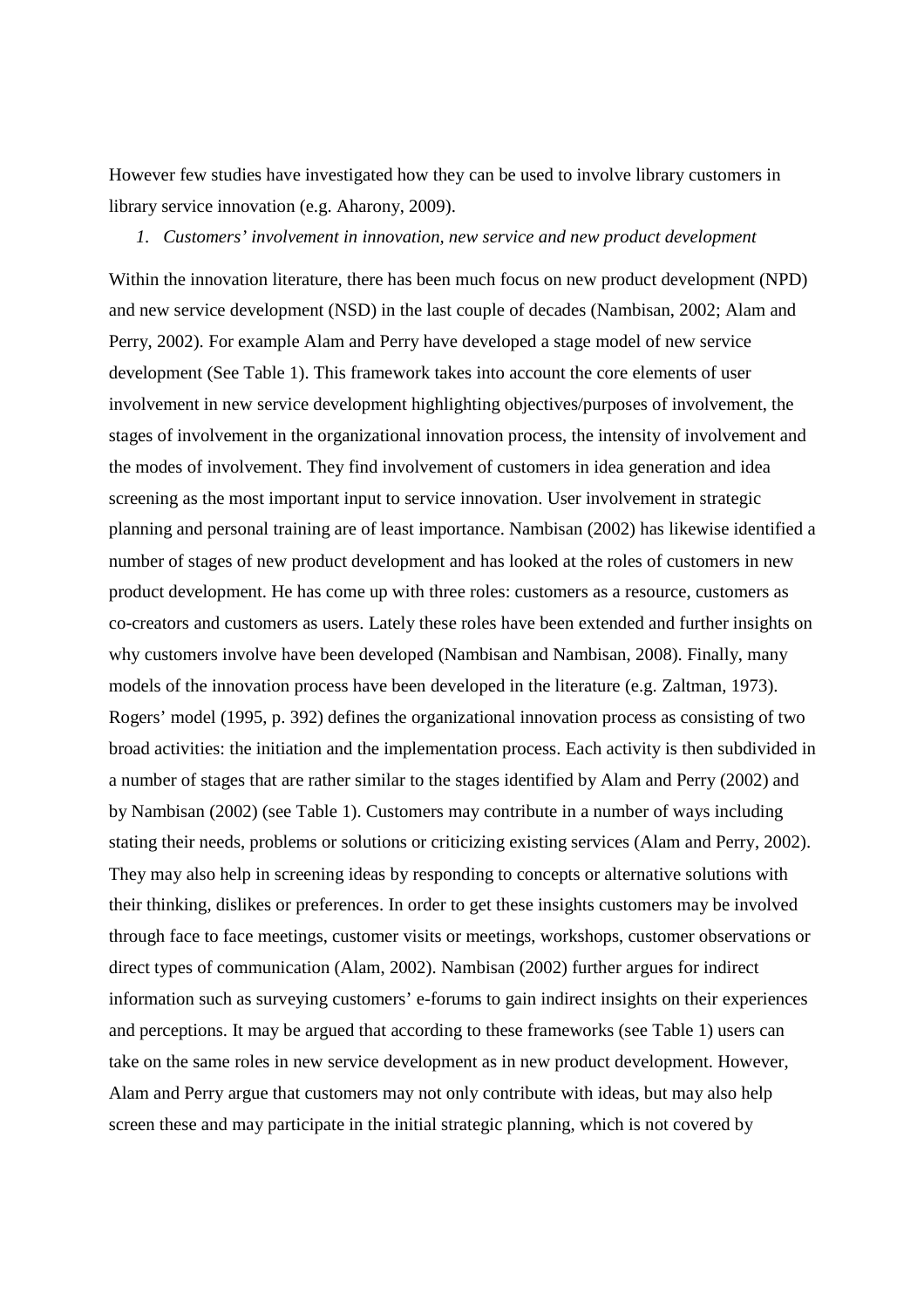Nambisan (2002). Table 1 summarizes and compares the stages in the innovation process and the stages of new service and product development. In addition, Table 1 illustrates the different roles that the customer can have in the different stages.

**Table 1:** Summary of innovation process stages, new service development (NSD) and new product development (NPD) stages and customer roles in the different stages.

| <b>Innovation Process Stages</b><br>(Rogers, 1995)                                                                                                                                                       | 10 stages of new<br>service development<br>(Alam and Perry,<br>2002)                                                              | <b>NPD Phases</b><br>(Nambisan,<br>2002) | <b>Customer's</b><br>roles in NPD<br>(Nambisan<br>2002) |
|----------------------------------------------------------------------------------------------------------------------------------------------------------------------------------------------------------|-----------------------------------------------------------------------------------------------------------------------------------|------------------------------------------|---------------------------------------------------------|
| <b>Initiation Step 1. Agenda</b><br>setting is the general<br>organizational problems<br>that may create a perceived<br>need for innovation.                                                             | (a) Strategic planning                                                                                                            |                                          |                                                         |
| <b>Initiation Step 2. Matching</b><br>is fitting a problem from<br>the organization's agenda<br>with an innovation.                                                                                      | (b) Idea generation<br>(c) Idea screening                                                                                         | Ideation                                 | Customer as<br>resource                                 |
| <b>Implementation Step 1.</b><br>Redefining/restructuring is<br>when the innovation is<br>modified and re-invented to<br>fit the organization, and<br>when the organizational<br>structures are altered. | (d) Business analysis<br>(e) Formation of cross<br>functional team<br>(f) Service and<br>process design<br>(g) Personnel training | Design and<br>development                | Customer as<br>co-creator                               |
| <b>Implementation Step 2.</b>                                                                                                                                                                            | (h) Service testing                                                                                                               | Product testing                          | Customer as                                             |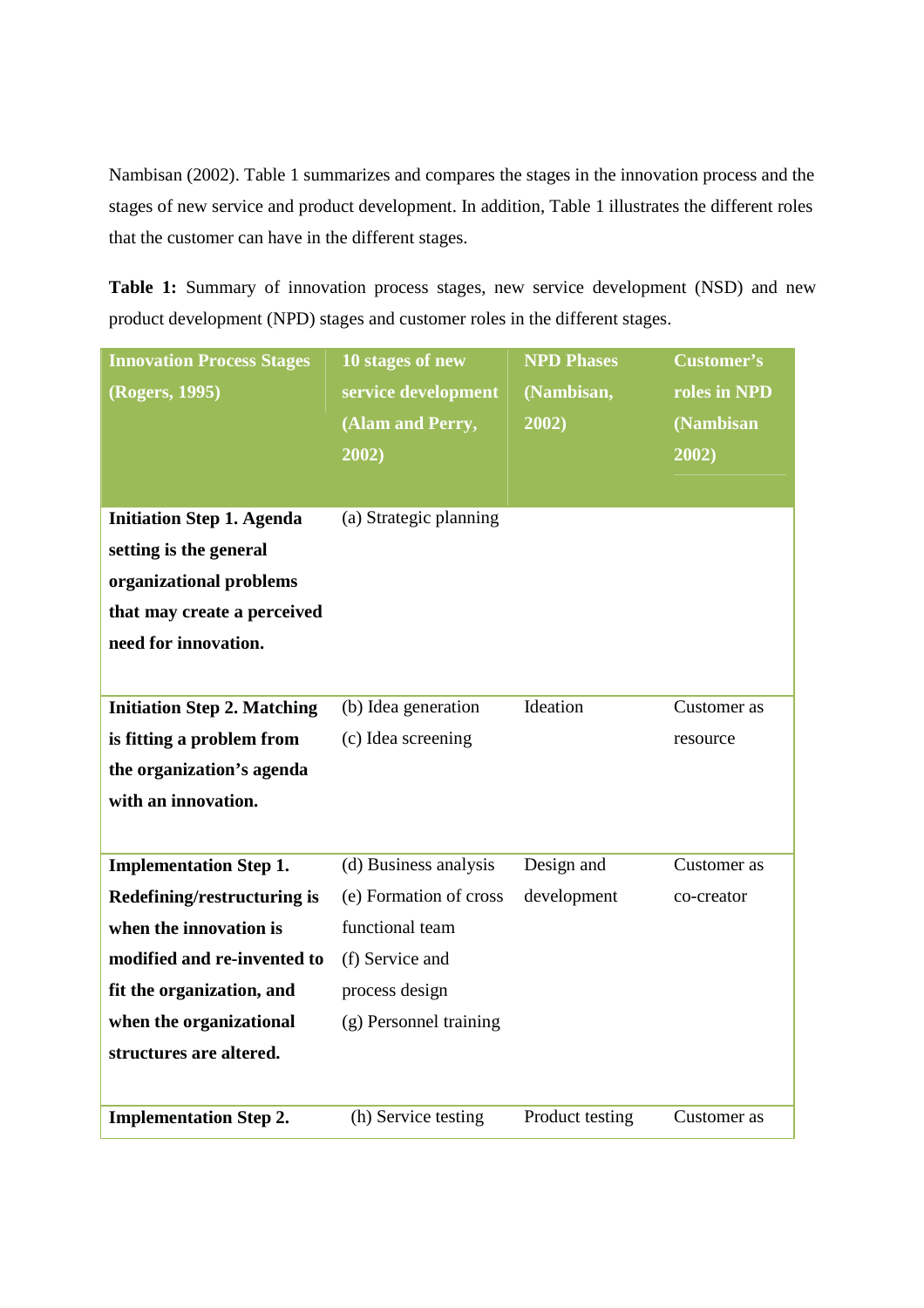| Clarifying is the             | and pilot run        |         |         | user        |
|-------------------------------|----------------------|---------|---------|-------------|
| relationship between the      | (i) Test marketing   |         |         |             |
| organization and the          |                      |         |         |             |
| innovation is defined more    |                      |         |         |             |
| clearly                       |                      |         |         |             |
|                               |                      |         |         |             |
| <b>Implementation Step 3.</b> | (i)Commercialization | Product | support | Customer as |
| Routinizing is when the       |                      |         |         | user        |
| innovation becomes an         |                      |         |         |             |
| ongoing element in the        |                      |         |         |             |
| organization's activities     |                      |         |         |             |

## *2. Customer Roles in the Innovation Process*

As already said Nambisan (2002) found three roles that customers can take on in new product development: customers as a resource, customers as co-creators and customers as users. They are discussed below. Given the previous discussion, we assume here that such roles can be used in innovation in general and thus also in the academic library service innovation.

**Customer as a resource.** The role of the customer as a resource in idea generation phases has been extensively investigated by the innovation literature (e.g. Von-Hippel, 1986, 2001; Christensen, 1997). According to Nambisan (2002) the contribution of customer as a resource varies with the maturity of the technology in question. In continuous innovations, customers are generally passive and their opinion has to be gathered through market surveys or focus groups. However, Matthing et al. (2004) and Magnusson (2003) found that it is definitely possible to get innovative and original ideas from potential customers. There are a number of challenges related to involving customers as a resource in idea generation (Nambisan, 2002). They include customers' selection, creation of incentives to foster participation and capture of knowledge. This creates a need for competences to transform ideas into services, which is not a trivial task (Panesar and Toreset, 2008).

**Customer as co-creator.** Customers may also play a key role as co-creators of new products or services. As co-creators, customers can participate in a number of activities varying from for example service design activities to service development activities. Such activities might include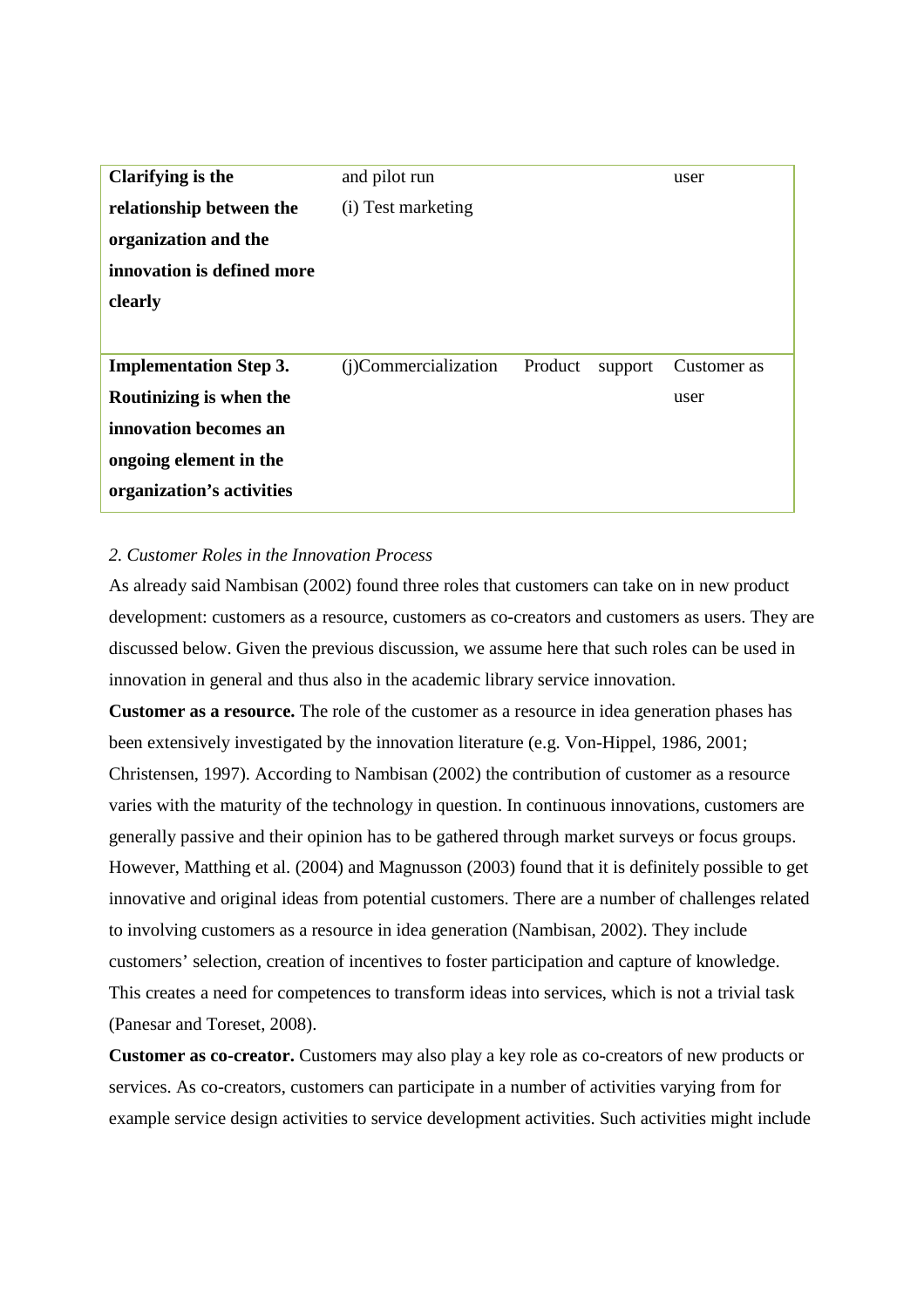the validation of architectural choices or the specification of interface requirements. Several potential incentives have been identified that motivate customers to involve themselves as co-creators or co-producers. These include enhanced self esteem and greater opportunities to make choices (Schneider and Bowen, 1995).

**Customer as user**. The last role that Nambisan (2002) has identified is the customer as a user. In such a role customers can provide value in two ways: product or service testing and product or service support. For example in the software industry many firms have used their customers in beta product testing, thus enabling those firms to reduce their investments in internal product testing units (ibid). Customer involvement in product testing can be used to identify problems early in the development phase, thus minimizing the costs of redesign and re-development. Regarding product or service support, customers can acquire significant knowledge or expertise on various aspects of usage, which they can use to help or provide support to other customers. In addition "expert customers may discover new ways of product usage, as well as shortcuts and other methods to enhance the overall value of the product "(ibid, p. 396).

#### **Research Method**

A case study (Yin, 1994) of Roskilde University Library was conducted to investigate how libraries are involving customers in the innovation and development of traditional and electronic services. This library is representative of the Danish academic libraries in regard to service provision and use. This is due to a collaboration project among Danish academic libraries established by the Library Authority to foster electronic services development and diffusion in Denmark (wwww.deff.dk). As Rogers (1995, p. 390) states: "data about the innovation process are obtained by synthesizing the recallable perceptions of key actors in the innovation process, written records of the organization adopting, and other data sources". Accordingly the data of this study consists of primary data collected through qualitative explorative and semi-structured interviews ad meetings with library personnel; and secondary data such as reports and other material provided by the library personnel or retrieved on the web as well as research articles and books. Face-to-face qualitative interviews and several one hour meetings with library managers were conducted. In addition also a workshop with library managers and other employees was arranged. The interviews lasted circa 1.5-2 hours each, they were all tape recorded and fully transcribed by the authors. The workshop and some meetings were recorded, but not transcribed. Initially a contact was established with a top manager of the library. He then investigated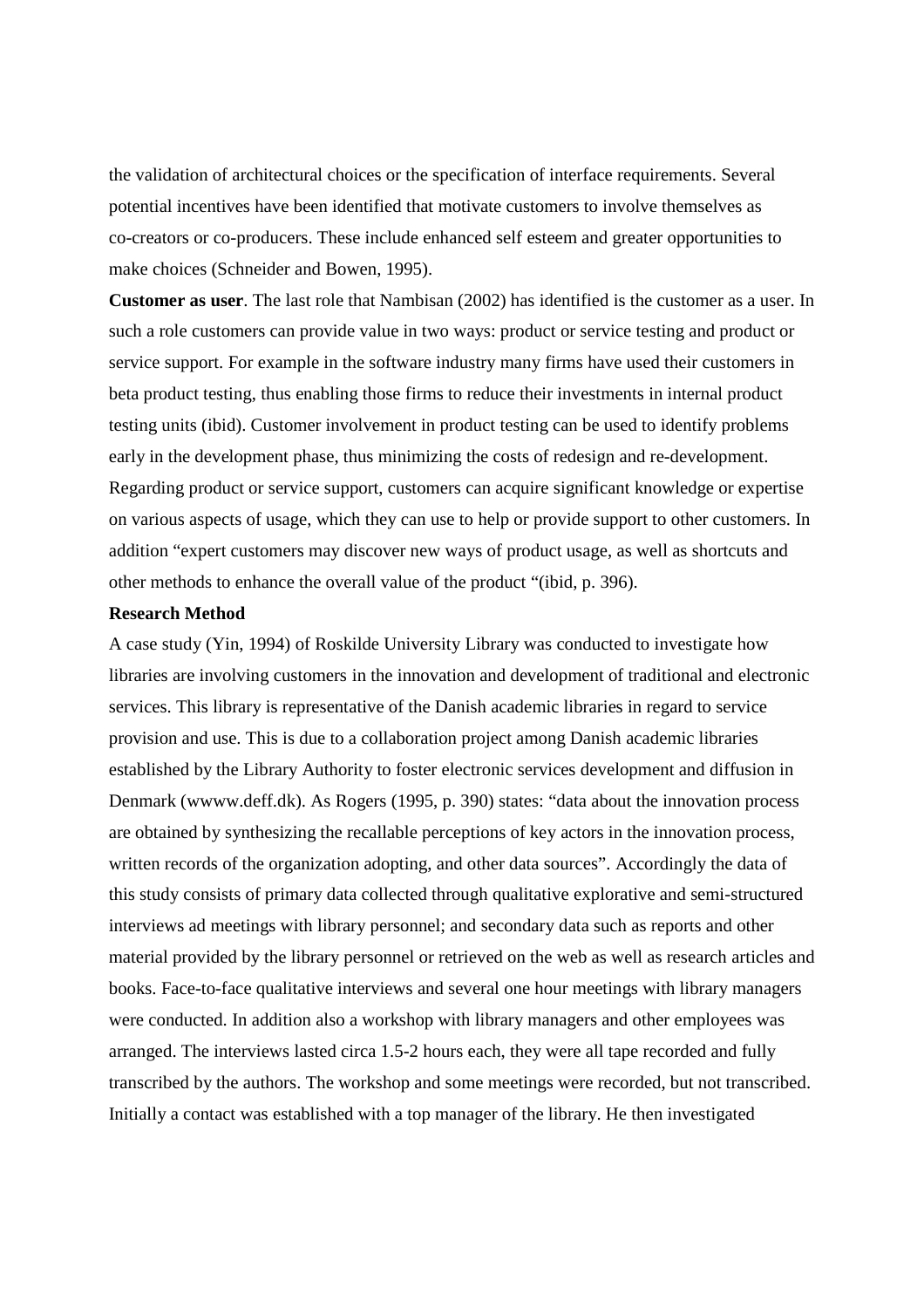whether there were other library employees who had an interest in participating in the study. Several managers and employees expressed their interests to participate. Subsequently top management also invited other employees to participate in the meetings and workshop. Among the volunteers, the interviewees were selected in a purposeful way (Patton, 1990). The respondents had to be involved in the services innovation and development process at top management level, managerial level or had to be librarians involved in using the services, thus being in direct contact with customers through services such as chat. The key role that the respondents had in the planning, development and use of library services, gives high level of reliability and validity to the findings. By relying on Yin (1994)), the data were analyzed by following the "general strategy of relying on theoretical orientation" of the case study. Partial reports of the study were presented and discussed with two library managers. **1. Roskilde University Library** 

Roskilde University Library (RUB) is a research library serving the students and staff at Roskilde University. Roskilde University is a smaller university located in Roskilde, a city about 35 km. from Copenhagen, the capital City of Denmark. Today the library counts approximately 46 employees. It holds a number of paper books, paper journals, and the entire spectrum of media as for example videos, a big amount of e-books and circa 18,000 e-journals. Over the last few years RUB has developed a number of electronic services and self-services that are changing many aspects of the way the library operates. Examples are access to electronic journals, digital repository of all the student projects, and chat with a librarian. From an organizational point of view, the library structure has been reorganized over the last few years from an organization divided into different departments to a matrix form of organization. Presently the library organization consists of a library director, a head of planning and a head of reader services constituting RUB's top management. Five lines (departments) have been established, each of which with a number of staff and a head of department also called line manager. In addition a "Coordination Committee" has been established which is composed of the 3 executives, the 5 line managers and 1 secretary. In this paper we use the word line manager and head of department interchangeably when we refer to the head of these five departments.

## **Analysis and Results**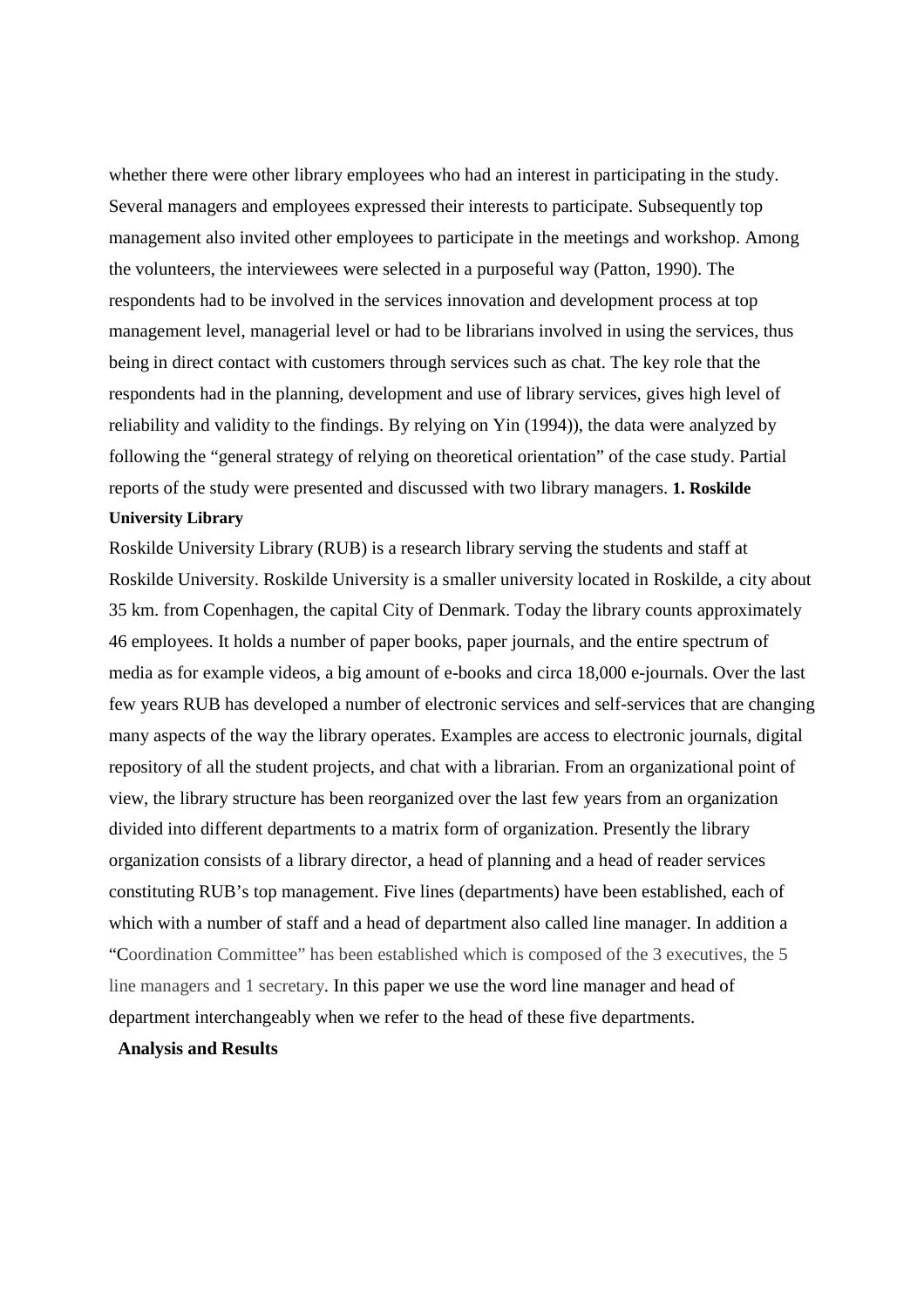In this section we conduct an analysis of the data collected in the empirical investigation of Roskilde University Library and provide answers to the research questions posed in the introduction.

*1. Extent of library customers' contribution to services innovation at RUB* 

According to RUB's management, service innovation at RUB is mainly driven by the management and library employees and to a lesser extent by library customers. RUB's top management can for example get inspirations from Denmark's Electronic Research Library (a library consortium) or OCLC as they might catch aspects and trend other RUB's employees might not notice at all. As the manager of the IT Department states:

*"They (ideas) come from different layers in the organization. Ideas may come from the top management who has been away talking to others. But ideas may also come from colleagues, employees without management responsibilities. A lot of ideas come up because people take part in so many different networks."* 

This finding is in line with the study by Kettunen (2007) that found that libraries are developing networked cooperation with other institutions and libraries in order to develop their activities. Many innovations at RUB are thus dependent on the library management team and the employees being outgoing and alert to changes taking place elsewhere in their network. Employees' creativity also plays an important role at RUB as ideas may also come from practices in other libraries or industries which are then creatively converted to the library context by management and employees. Similarly, employees' creativity had been found to be an important managerial concern for library administrators by Castiglione (2008).

However RUB's customers also play an active role. We found that customers are mainly contributing with ideas for incremental innovations. These might be small suggestions or improvements as for example the idea of making available to the customers a projector to be used for group presentations; or suggestions to improve newly launched electronic services especially in testing and pilot runs phases. Similar results were also found by Alam and Perry (2002) and Nambisan (2002). Customers play also a role in what Roger (2005) defines the implementation phase and a lesser or almost no role in the initiation stage (see Table 1). The approach to customer involvement is traditional; customers are seen as conservative or lacking sufficient knowledge to contribute with radical suggestions as also argued for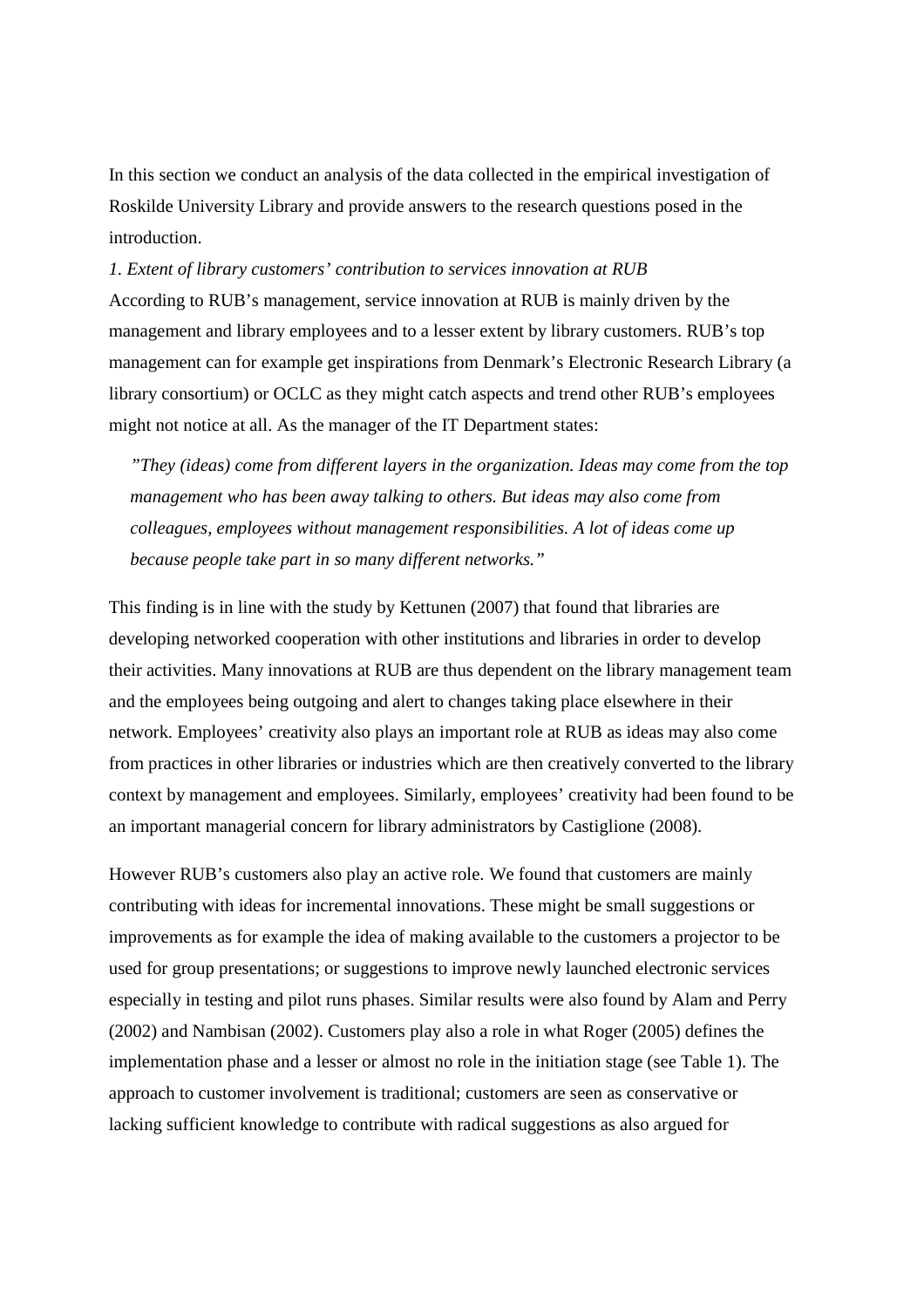example by Leonard & Rayport (1997). The head of reader services puts this very directly in the statement underneath:

*"It is limited how much the customers may contribute with ideas. I believe the customers are too conservative.. Well it is smaller suggestions, they are not trivial, they can be just as legitimate, but they are not high-flying"* 

The same understanding is revealed by the IT department manager as he accounts customer ideas for circa 20% of the ideas that RUB get. User innovation is seen as a complement to the library internal innovation process and not as a substitute for internal practices. On the other hand the head of reader services acknowledges that there are some customers which may be categorized as lead users (e.g. von Hippel, 1989). These users are seen as somebody that the library could benefit from as the following statement shows:

*".. I believe the users are too conservative except from a few, whom we would like to get hold of. These are the ones who have already given up (the library) or given it another meaning" (Head of reader services)* 

However a line manager points to problems in the existing process of collecting and screening ideas. His argument is that customers do come up with ideas, but his experience is that it is important that these user inputs are communicated directly from the customers to RUB's top management to give such ideas higher validity.

"*We often tell the loaners:"do you know I think you should suggest this".. Because we know that this is what management are extremely open to". Line Manager* 

The move towards intensified use of electronic services has opened up for new possibilities to build knowledge about user behaviour as also pointed out by Aharony (2009). For example the library can use log data from online sessions to find usage statistics and patterns which can be used to find challenges and optimize services and electronic services. However some ethical challenges are present here. For example, the librarians using the "online chat" service might feel some sort of control if documents from the chat sessions should be used for improving future chat services.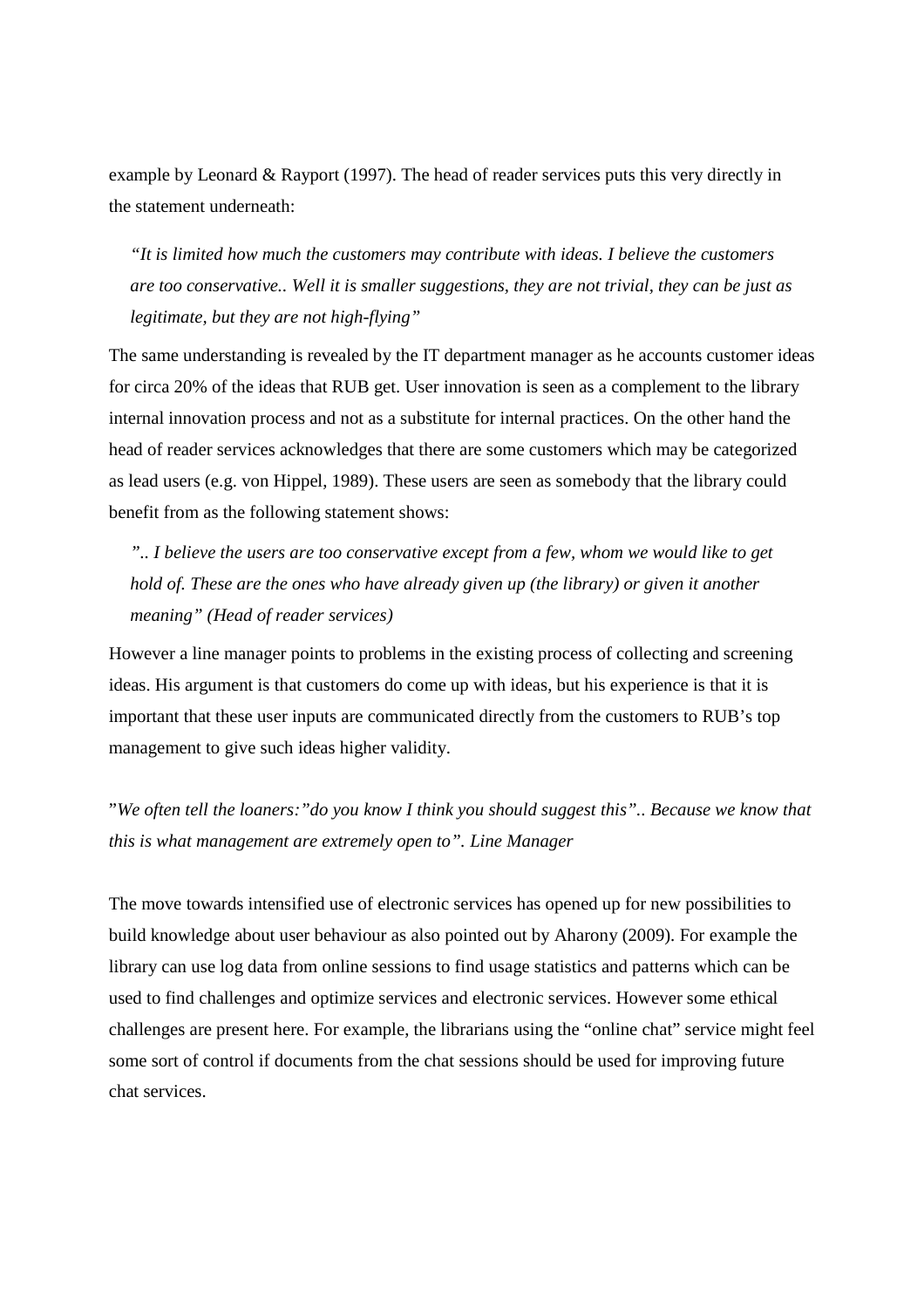# *"... And then we try to look at the content, but the employees feel monitored ..." IT Department Manager*

Finally RUB is using different methods such as online surveys to investigate customer wishes at different levels and it is using performance measurements to secure the quality of the service delivered.

We can conclude that innovation is considered important at RUB and different initiatives are launched to secure innovation, including customers' direct or indirect involvement. However, direct customer involvement is considered important but not contributing with radical suggestions. In the following session we will take a closer look at how customers are actually involved in service innovation at RUB.

## *2. Customer Roles in service innovation*

We found that RUB is mainly using customers in two of the three roles described by Nambisan (2002): customer as a resource and customer as a user. The role customer as co-creator is at an infant stage, mainly due to the challenges of involving library users.

### *2.1 Customer as a resource*

RUB has taken several actions and uses several techniques to involve the customers as a resource. These techniques, such as surveys, suggestion box and feedback are well known to be used in the idea generation and screening phase (Alam, 2002; Nambisan, 2002). For example, RUB conducted 2 major Internet based surveys to understand the customer satisfaction and dissatisfaction with the provided services before and after a campus relocation of the library facilities and has tried to make changes as a result. As the customers were less satisfied with the consultation services and reference assistance provided by RUB librarians after the relocation, a new type of consultation service was introduced where groups of students that have to write a common project can schedule a number of consultation sessions with the aim to get library support for their specific project.

*"We have made two quite comprehensive customer surveys and some smaller ones. We made one before we moved and another after being here one year. (..) There was bigger satisfaction being here, however, our advising and teaching was scored lower. We wanted to find out why. We introduced this, in between thing, which is named project librarian. I don't know if this is an innovation, it is an answer to a reaction pattern that we saw. It*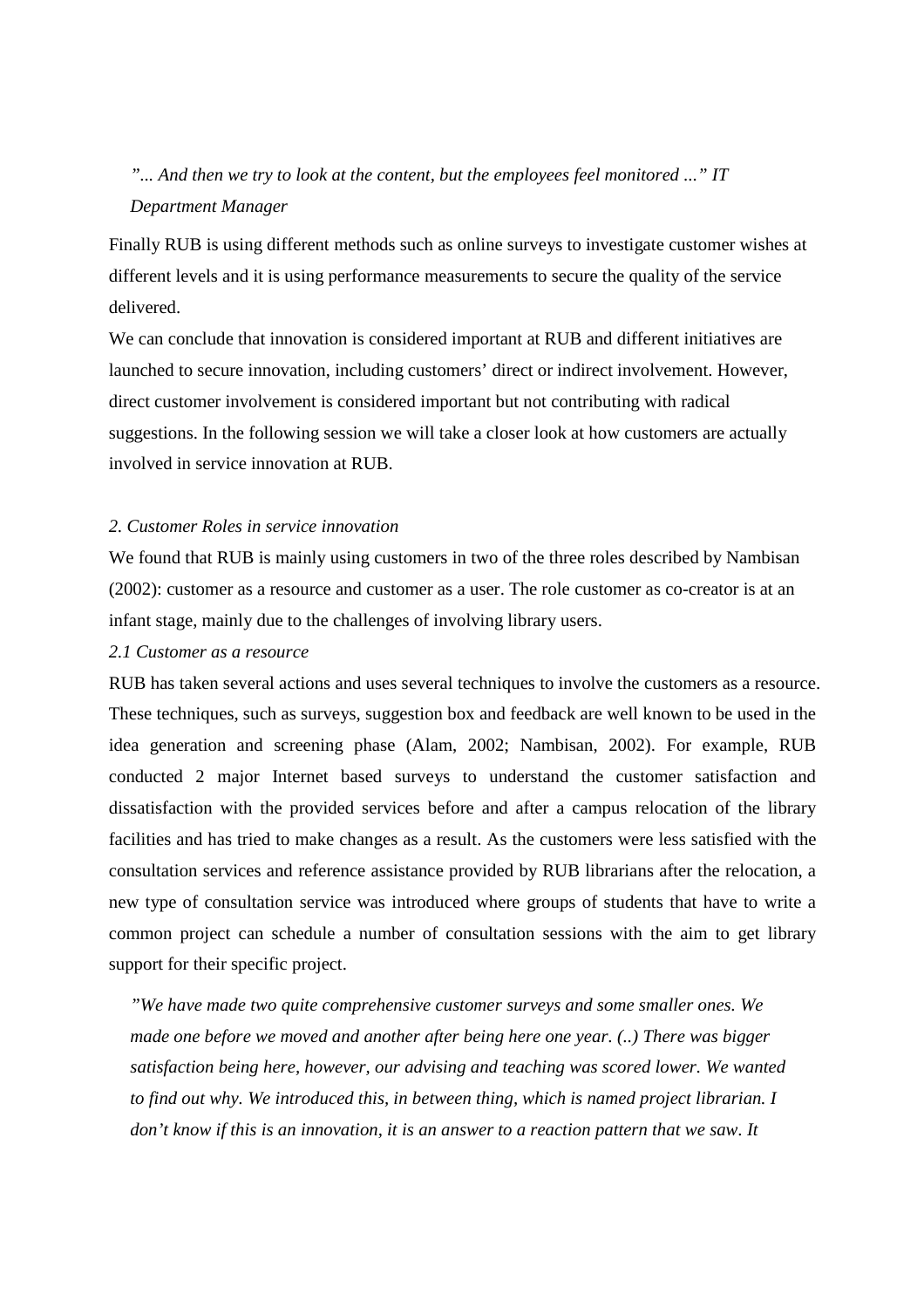*originates from some concrete experiences. We like to test the ground and try to find answers to what we see." " ( Head of reader services)* 

RUB also has an online praise/complaint box where customers can provide their comments on an ongoing basis. For example customers write about how nice they find the library services provided by RUB or complain about the prohibition of drinking and eating in the library buildings. RUB also uses the consultation services or reference assistance sessions to collect feedback from the customers that can be useful in services innovation. Sometimes this happens in an unconscious way as showed by the following quote:

*"Ideas may come from the supervision sessions. Often when you talk about things, they develop." Line Manager* 

New ideas may also come from the information literacy training sessions between librarians and students, especially freshman. As a librarian states:

*"Yes, I would say in relation to teaching it is exactly there where you get (ideas). I get ideas to do things in another way or to develop and to do things so and so. It is often because the students ask. …It is not only a question of doing new things, it is also a question of being aware of, maybe, you should stop this." Line Manager*

To conclude, in the role customer as a resource, ideas can be generated in different ways. Ideas and inputs are often given as part of receiving a service and are thus formulated in an informal way. This makes the employees extremely important if any of these ideas should lead to any innovation. Many inputs are generated from existing users in the everyday use of the library; therefore there may be a potential overlap between these inputs and the inputs gotten in the role customer as user. The customers are seldom asked in a formal way to provide input or thinking differently about potential library service innovations. However, the praise/complaint box does provide a channel for input and comments in general. The input provided is however closely related to evaluation of the everyday practice and may provide us with an explanation of why customers only contribute with ideas for small incremental innovations.

### *2.2. Customer as Co-creator*

Customers as co-creators may be customers that actually help developing new types of services or, as in our case, being co-creators by providing part of the content. In fact, RUB is launching an electronic service where customers can write recommendations or reviews on library material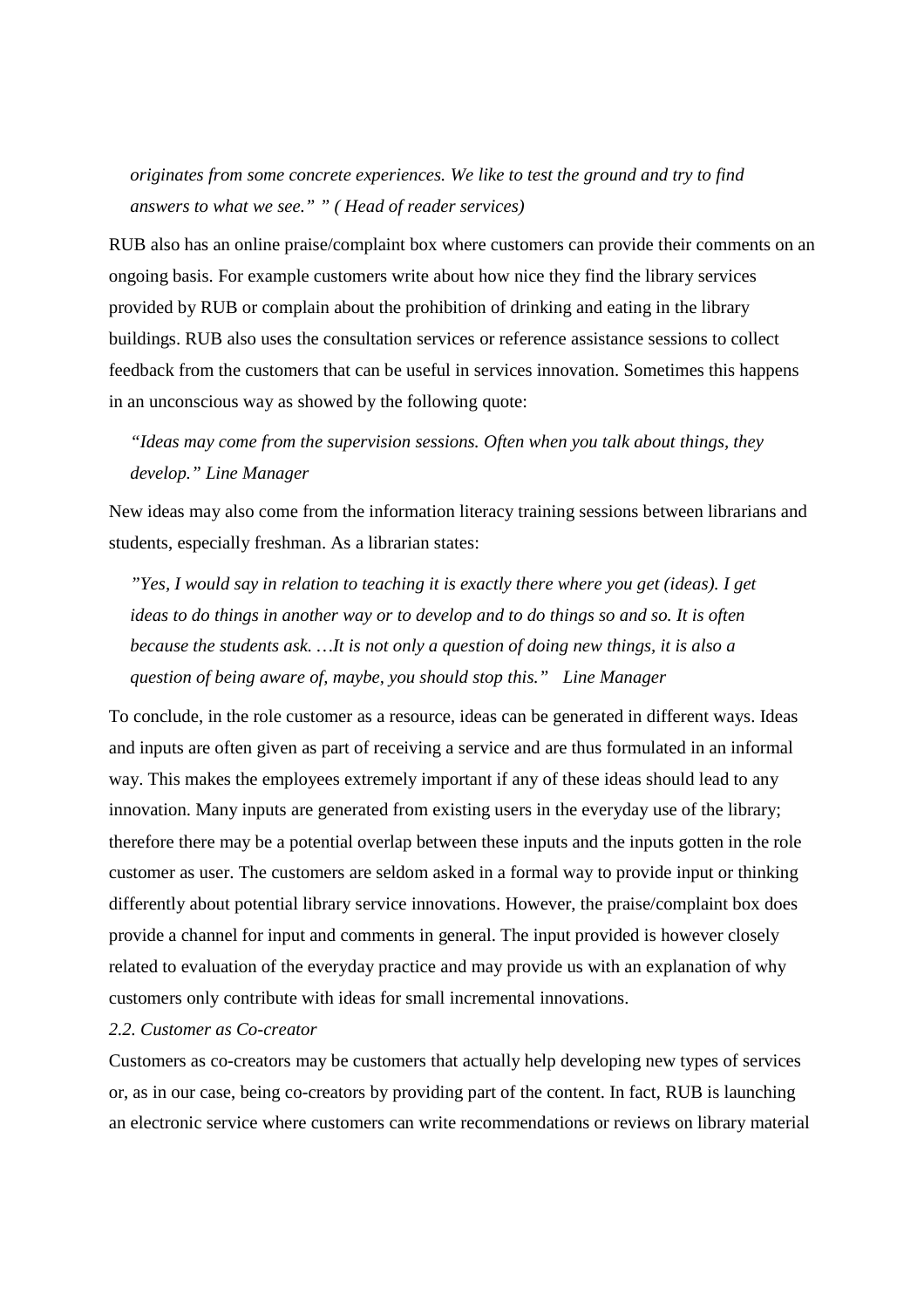such as books or articles. When customers provide this input they take on a role of co-creator by contributing with the content of the service. Web 2.0 and social networking has given room to the new trend of user generated content. However the IT department manager shows concerns regarding how many customers actually want to get involved in this kind of electronic services. As the service is relying on the customer provision of content, motivating customers to act as content providers is seen as a major challenge. However it may also be a problem if customers in the role of"content consumers" do not view this input as value adding.

*"There are surely lots of customers that would like to have it (the possibility to write and see reviews), but I have also heard people say that they would like to have a button that closes all that social, a simple solution." IT Department manager* 

Finally, customers could be more integrated in the co-creation of services by giving them a more active role for example in screening ideas or providing input on the design. However, the current practice at RUB is first to come up with an almost finished service and then test it among the users. These results are in line with Rutherford (2008b)'s results obtained in public libraries showing that while social software is not currently being used to its fullest extent in public libraries, public librarians are exploring the meaning and potential of this new technology.2.3. *2.3 Customer as a user* 

As the literature shows (see Table 1), the role customer as user is mostly common in the implementation stage, which often takes place through pilot runs or testing (e.g. Alam and Perry, 2002; Nambisan, 2002). We found that this role is the most relevant in service innovation at RUB. We have identified a number of different ways in which the customer may contribute to service innovation in this role: 1) by providing feedback such as dissatisfaction with existing services; 2) by contributing to the testing of electronic services; 3) by leaving traces of customer behavior in the online system; 4) by being observed with different observational techniques to reveal usability issues.

As already found in previous literature (e.g. Alam and Perry, 2002; Alam, 2002), the library customers can give feedback due to dissatisfaction, like difficulty to find the way around in the system or wishes for improvement of a given service. This is what is often received in the praise/complaint box at RUB. Talking about the newly introduced web-based forms to make online reservations, the head of reader services says: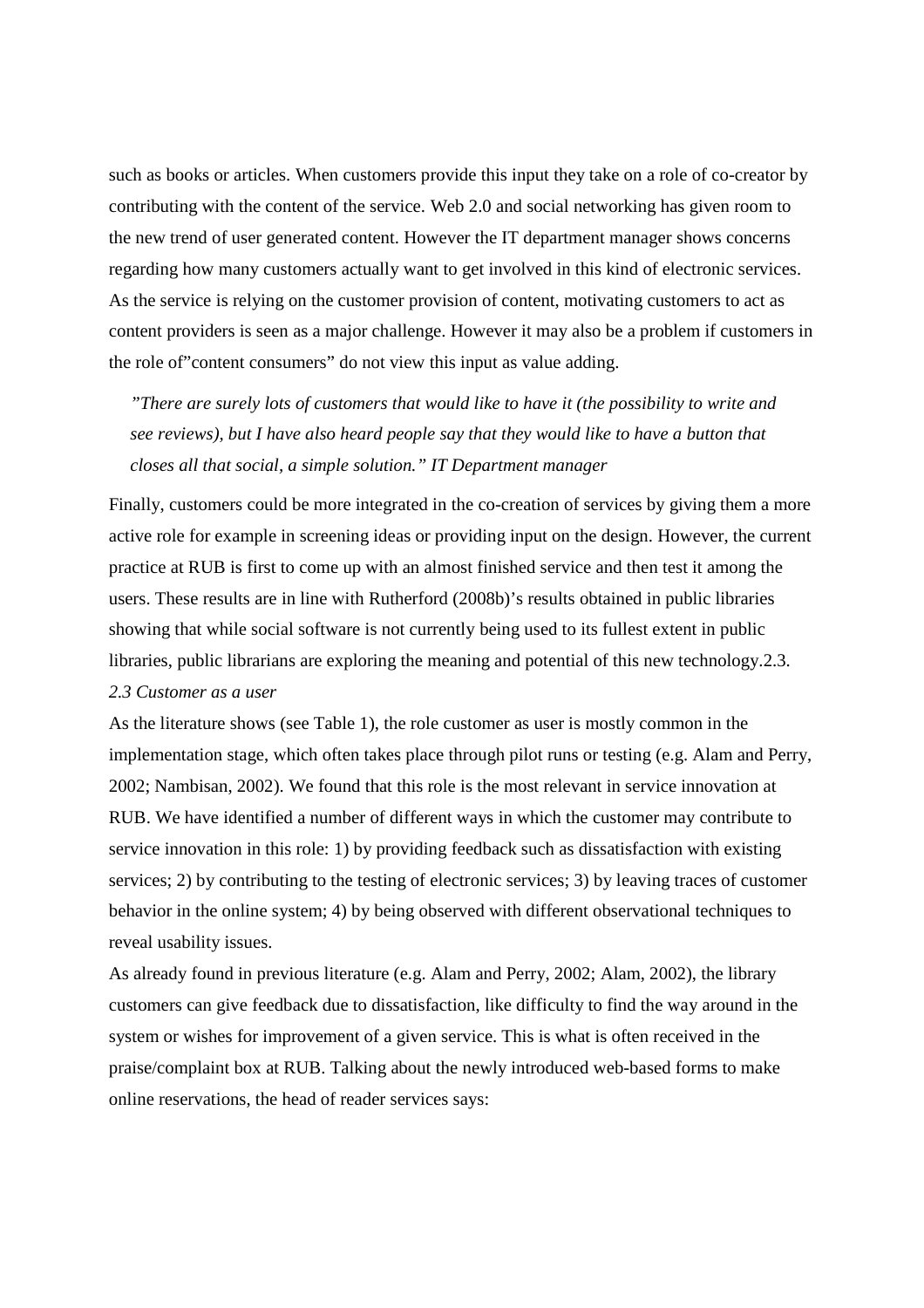*"They (customers) criticize our web based forms, words such as "interlibrary loans" is being used…the forms can apparently be misunderstood, …so we look at it…it is our web committee that looks at it …" "Sometimes there are some (customers) that are unsatisfied and then they say this does not function well and why don't you change it and so on ..." Head of reader services* 

Customers can also be proactively exposed to a service early in the development phase or can be solicited by the library employees to give feedback in such a phase as also found in earlier studies (e.g. Nambisan, 2002; Alam and Perry, 2002). Customers may be directly approached by RUB employees or the service may be partly hidden making only a small number of customers finding and using it. Sometimes when customers approach the development team with questions they are invited to provide feedback. This feedback eventually informs the decision of whether and when to move the electronic service from test phase to permanent launch phase. As the IT department manager says:

*"It has strengthened us to make it (an electronic service) more visible to users in the test phase and then we say so it is time to go from test phase to a permanent launch of the electronic service and get the project accomplished. It is among others a service to search full text across different databases. ..There we get customers that say that this is really exciting, but it takes long time to find out about it ..And it is right that we hide it a bit…"IT department manager* 

The users can also be observed making a usability study to find out how they use a given service and which barriers and difficulties they find in using it as also found in previous literature (e.g. Alam, 2002). For example in the development and testing of an electronic service called "Quick Search", RUB employees used both observational techniques as well as user feedback to find good solutions for improvement.

*"There (Quick Search) they used feedback from the customer and observation techniques to understand where the problems are and how to improve it…how we can make it simpler". Head of reader services* 

By using electronic services, customers indirectly provide library employees' with important log data which can be used to run statistics about electronic service usage patterns. These data can then be the base for further inquiries such as surveys, observations or focus groups. This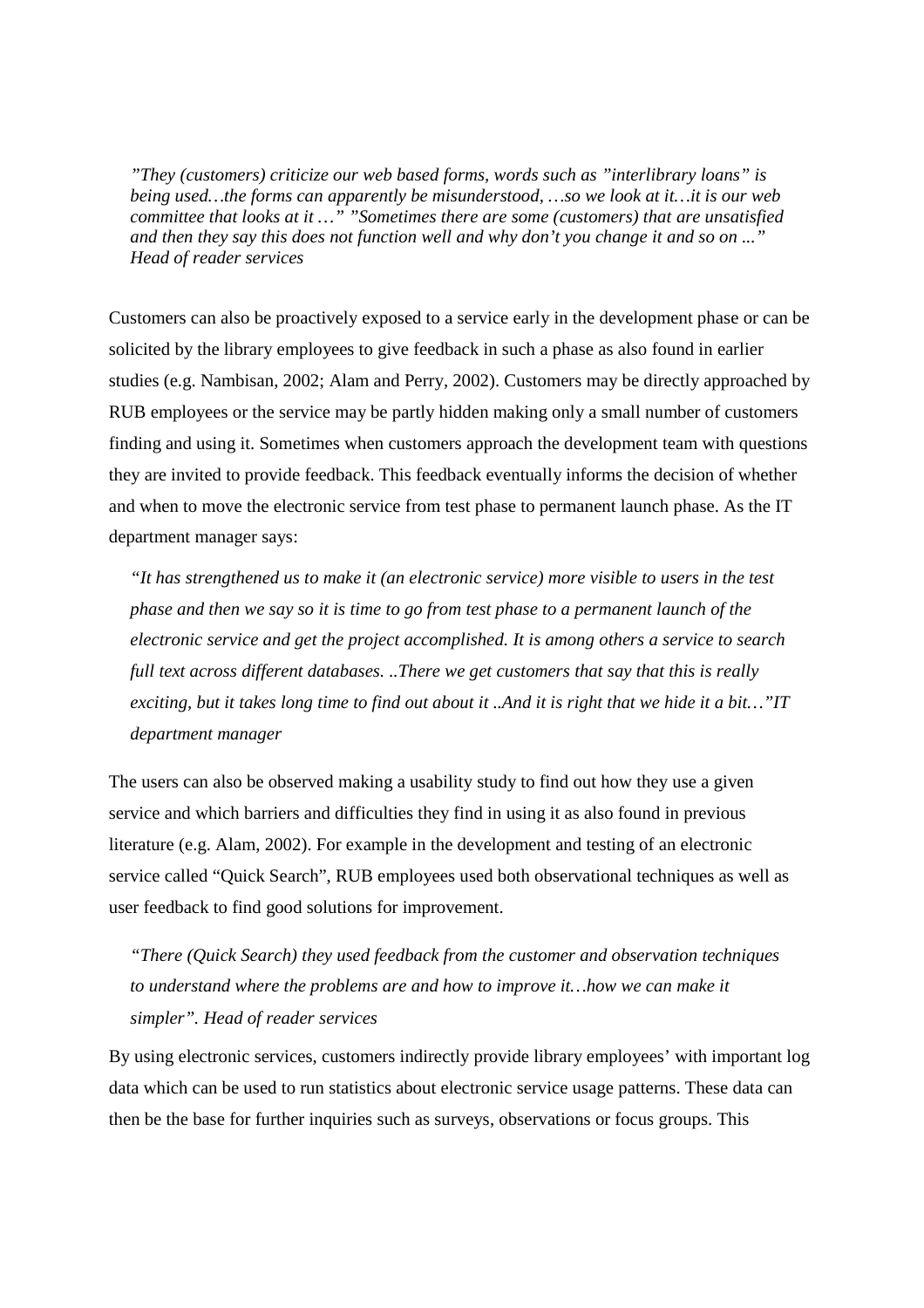information can eventually be used to stop some types of electronic services or investigate why they are not used as much as expected. Customers also provide the library personnel with content data in the form of e-mails or chat sessions. As the IT department manager states:

*"We try to make statistics with that (data), we try to see how many people contact us …and then we try to look at the content of these things" IT department manager* 

In an electronic service called "chat with a librarian", customers were directly involved in trying out the new service in the test phase. It has been through these interactive chat sessions with the customer that the library realized that the system had to be changed and improved in order to reach a critical mass of users. A line manager that has used the chat service to provide student supervision states:

*"At the beginning… we experienced too many times via chat that we should sit and write with two small fingers "do you see the same as me?"…But you can say that our chat as we have used it ... has been an experience. To say does this function the right way and should we de facto be able to provide supervision at a distance, then we have to have a system that has such and such functionalities. "Line manager* 

However the chat system was also directly evaluated by the users in the test phase. Every time a chat session ended, the users were given a small web based questionnaire with 6 questions asking them whether they got a sufficient answer. To decide whether the chat service should become permanent, data from the log files, the questionnaires and the content of the chat sessions was used.

*".. There is a small questionnaire, where they can tell whether they are satisfied with the answer. I can't really remember it, there are six questions. We are very aware of experimenting" Head of reader services* 

The library also has some other visions on how to use logged data to develop other electronic services or to improve existing services. The information provided in the chat sessions and especially the questions that customers ask can be used to improve the "chat with a librarian" service or to develop new ones such as Frequently Asked Questions (FQA) or a chat bot, where it is the computer system that answers the customers instead of the librarian. To conclude, the role "customer as user" takes many forms at RUB. Often this is done indirectly without the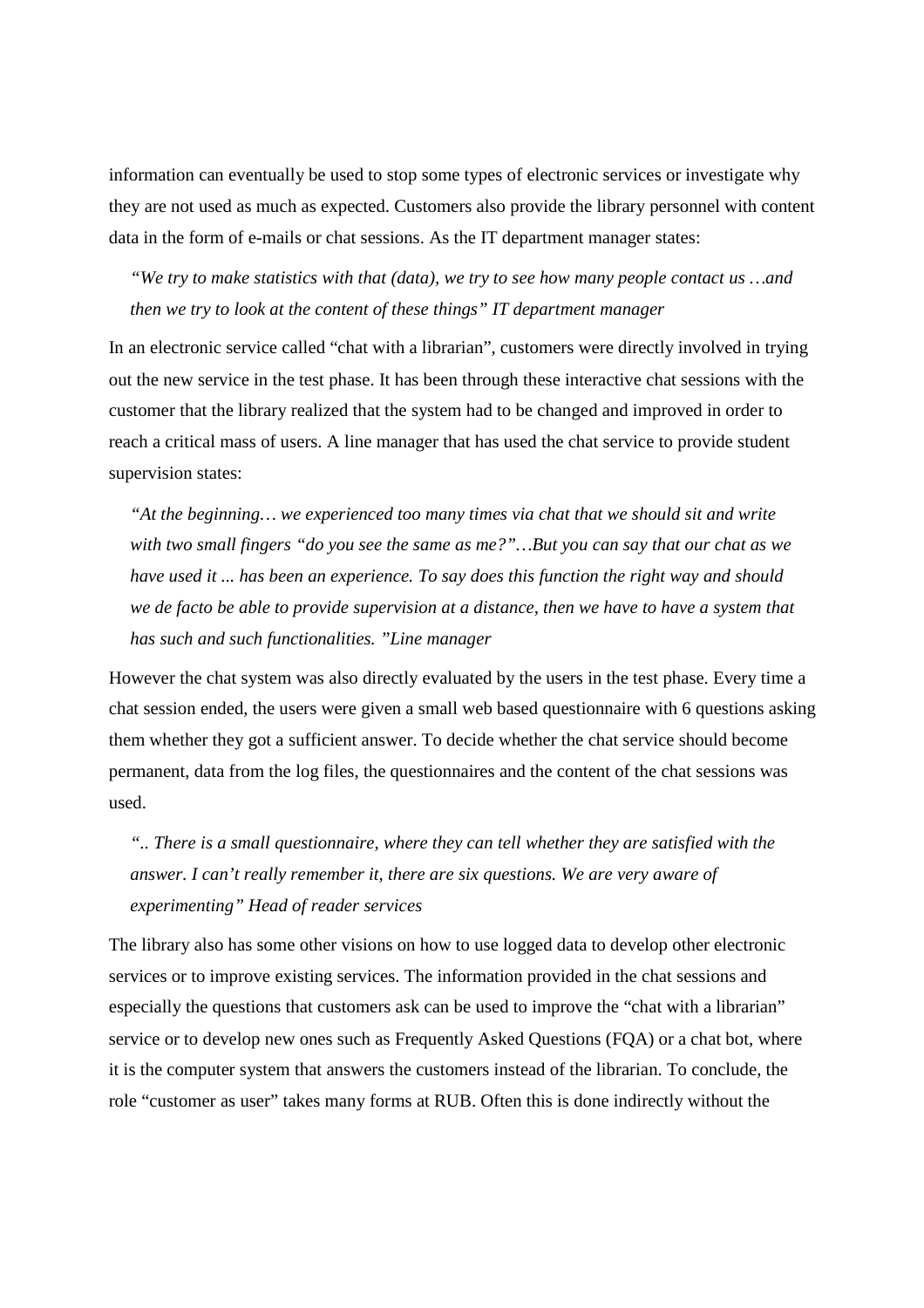customers even knowing it. However customers might also be invited to directly provide feedback by e-mail or filling in a small survey questionnaire.

*2.4. Summing up customer involvement in library service innovation* 

In Table 2 underneath we have summarized the different roles that library customers take or are expected to take in library service innovation. The forms in which customer involvement is supported are many. As already mentioned some of these provide indirect input obtained by customers actually using the services by for example leaving digital traces or by becoming part of the employees experience base. However they may also be more actively involved by being invited to fill in surveys/questionnaire, providing feedback to the employees either face to face or through email.

**Table 2 Customer involvement in library services innovations-roles, methods and examples of ideas** 

| <b>Roles</b> | <b>Methods to obtain input</b>                    | <b>Examples of user generated ideas</b>      |
|--------------|---------------------------------------------------|----------------------------------------------|
| "Customer as | Online praise/complaint box                       | Coffee and food consumption in the library   |
| resource"    |                                                   | Suggestions to change opening hours          |
|              | Web-survey                                        | Input on likes/dislikes of customers         |
|              |                                                   | regarding the issues asked for               |
|              | <b>Consultation Services/Reference Assistance</b> | Explicit suggestions/requests for new        |
|              | Sessions                                          | services or changes in given services        |
|              |                                                   |                                              |
|              | <b>Information Literacy Teaching Sessions</b>     | As above                                     |
|              |                                                   | Adjustment of the service as given and/or    |
|              |                                                   | for future teaching due to response from the |
|              |                                                   | participating students                       |
| "Customer as | Web 2.0                                           | Content creation in recommender system       |
| co-creator"  | Use of electronic service                         |                                              |
|              |                                                   |                                              |
| "Customer as | Online complaint box                              | Criticism of web forms                       |
| user"        | E-mails to the development team                   | Direct feedback about testing electronic     |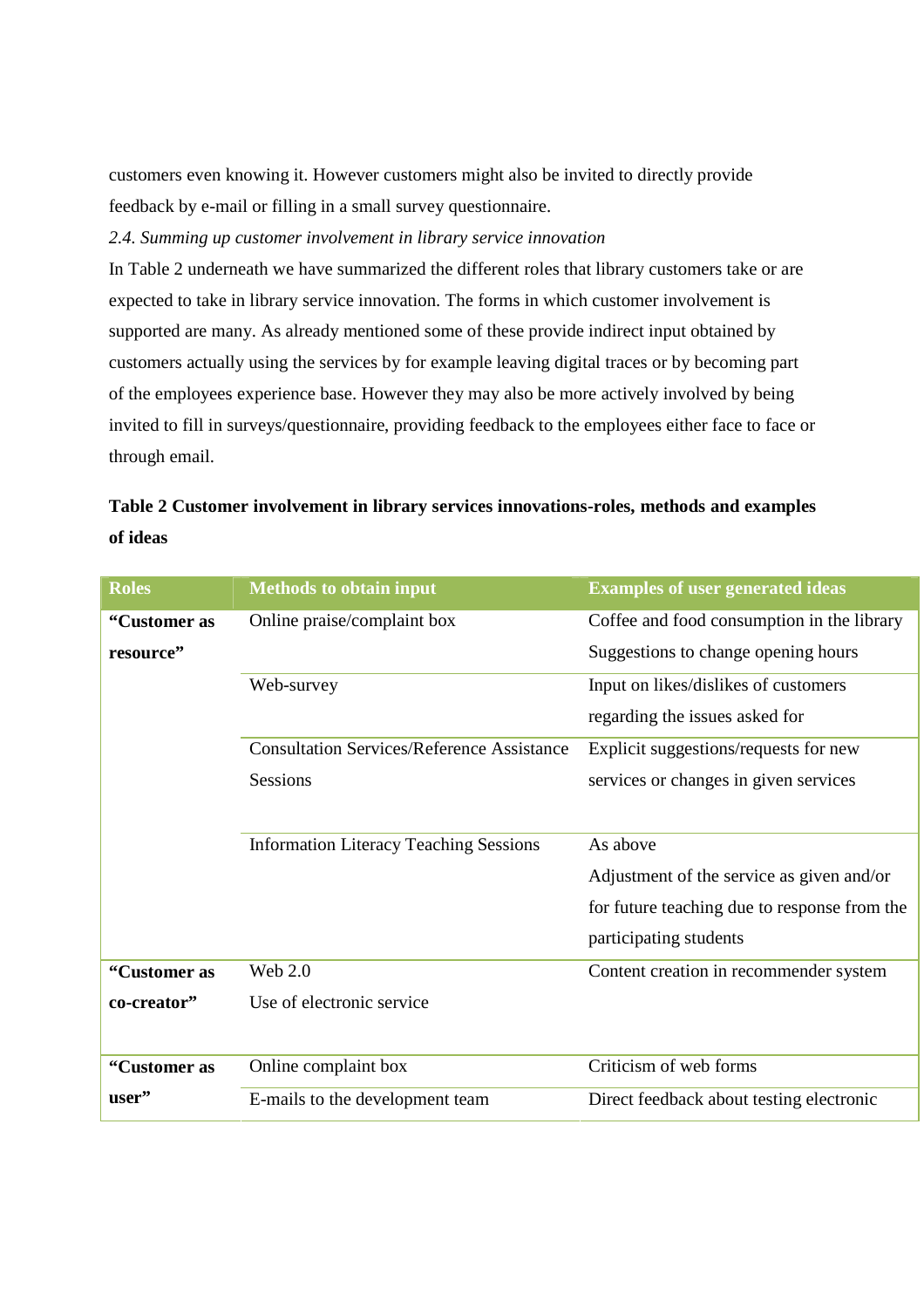|                                           | services                                   |
|-------------------------------------------|--------------------------------------------|
| Usability study- observational techniques | Indirect feedback about testing electronic |
|                                           | services                                   |
| Small questionnaire directly after ended  | Testing electronic services – in general   |
| session                                   |                                            |
| Statistics on log files                   |                                            |
| Examining saved sessions                  |                                            |
| Feedback during session                   | Future system requirements                 |
| Communication services (e.g. Chat)        |                                            |
|                                           |                                            |

## **Discussion, practical implications and conclusions**

Overall we found that RUB involves customers in service innovations, even though in a limited way. Traditionally this has happened either through the employees' understanding of user needs gained in the face to face service provision or through conduction of big surveys asking customers their opinion on library services or through a complaint box. During the last few years the development of the virtual library has provided new opportunities. For example innovations such as electronic services have provided a digital information base that can be used to analyze online customer behavior on the base of log files and other digital data. The interaction between the library employees and the library customers through electronic services such as "chat with a librarian" has provided RUB with data that can provide indirect information about customer needs and wishes. In general, very limited dialogue with the customer is pursued and no direct invitation or proper channels for suggestions or inputs are given, except a few as for example the online complaint box. We also found that a systematic approach to customer involvement from RUB management is lacking. Regarding the internal organizational processes for innovation, we can distinguish two trends. Radical or significant incremental innovations are dependent on support and approval from the management group. Small incremental innovations take place locally at different levels and places in the library, mostly on an ad hoc base (Gallouj and Weinstein, 1997). With respect to customer roles in service innovation, our findings show that customers participate to service innovation mainly through the roles "customer as a user", which is the most important one, and "customer as a resource". The role "customer as co-creator" is only about to be introduced in the form of content provider – not service designer. This implies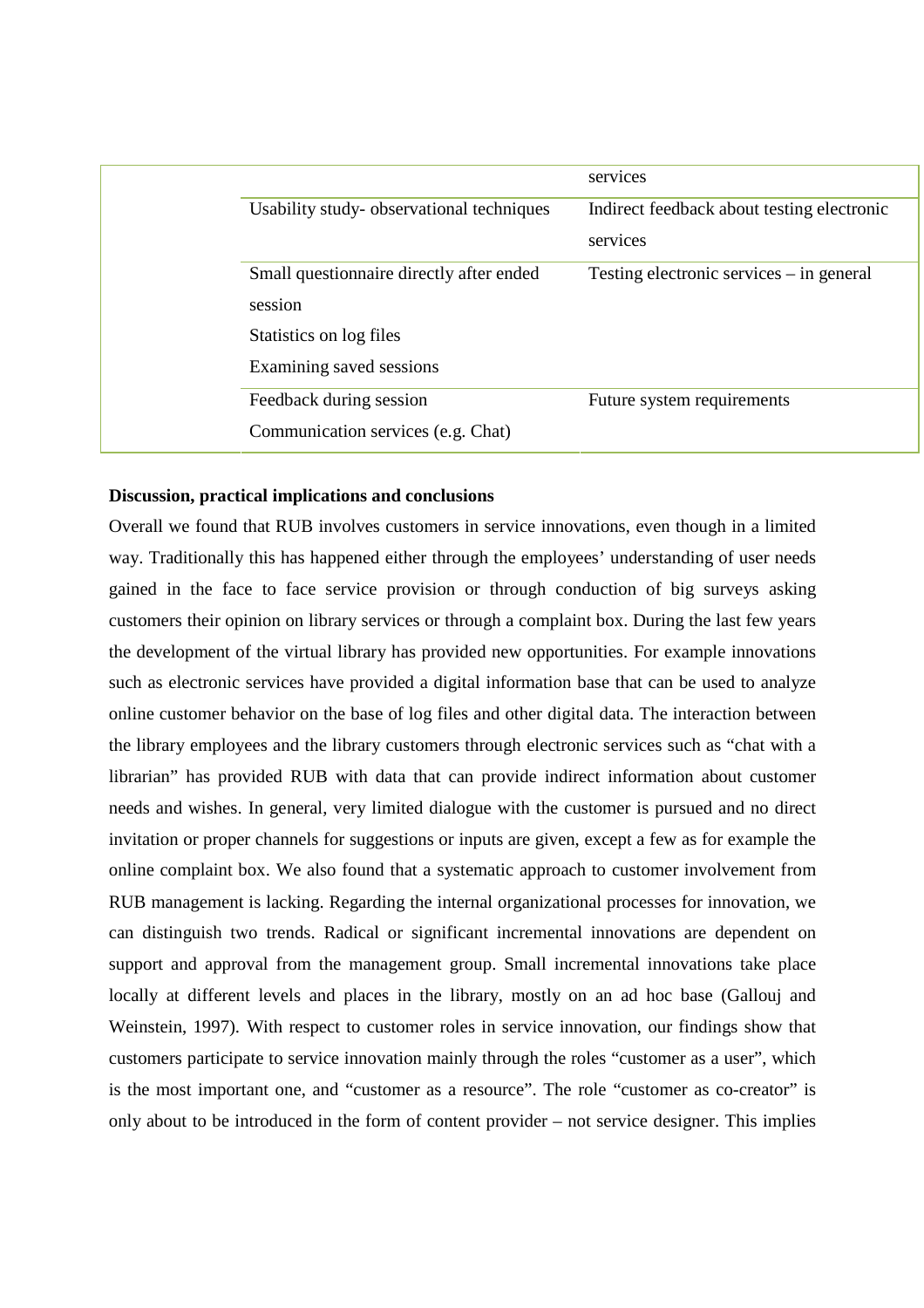that customers are mainly involved in the implementation stage of the innovations and are given very little power and influence in the innovation process. This approach is rather traditional and rest on using traditional methods such as surveys which primarily help to understand customers' use of the existing services (e.g. Nambisan, 2002). On the other hand, the fact that the customers have a more important role in the implementation than in the initiation phase could also be explained by the fact that library electronic services (e.g. Bitner et al. 2000) are fairly new and customers have little awareness on how new technology such as for example Web 2.0 might result in valuable electronic services. RUB does not employ any of the well known methods for customer involvement such as creative workshops, lead users, user toolkits (von Hippel, 2001) or idea competitions (Walcher, 2007). Instead, RUB is relying on well known techniques such as survey questionnaires, usability studies and online mail boxes. These methods have been used several times at RUB and they are familiar to the library employees. In addition RUB management perceives customers as being too conservative and not able to think out of the box. It can be argued that the applied approach is limited and self-fulfilling due to at least two reasons: 1) customers are only asked about what is, not what could be; 2) customer input is primarily got through indirect data and understandings, meaning the library employees mostly look at the customer behavior derived by digital data and surveys without asking the customers why this is the case. It is thus the employees understanding of use patterns rather than the customers own explanations that are revealed.

By reflecting upon the literature on customer involvement in service innovation and our analysis it seems possible for RUB management to get more input from the customers by involving them differently, more actively and in other roles. This could be pursued for example 1) by inviting customers to participate in creative workshops taking on different customer roles and 2) by the library identifying and involving lead users. Such an approach would allow the RUB to actively involve customers in the initiation stage of the innovation process as it has been found in other contexts (Magnusson, 2003; Magnusson et. al, 2004; Matthing et al., 2004; Kristensson et al (2004). However, we found that RUB management is aware of the existence of few lead users (von Hippel, 1986) that might be able to provide valuable insights for innovation and they would like to get a hold on. In addition we found that RUB uses information and communication technology (ICT)-based methods such as online surveys, online mail boxes, chat and log data to involve customers in direct or indirect ways. On the other hand ICTs and social networking tools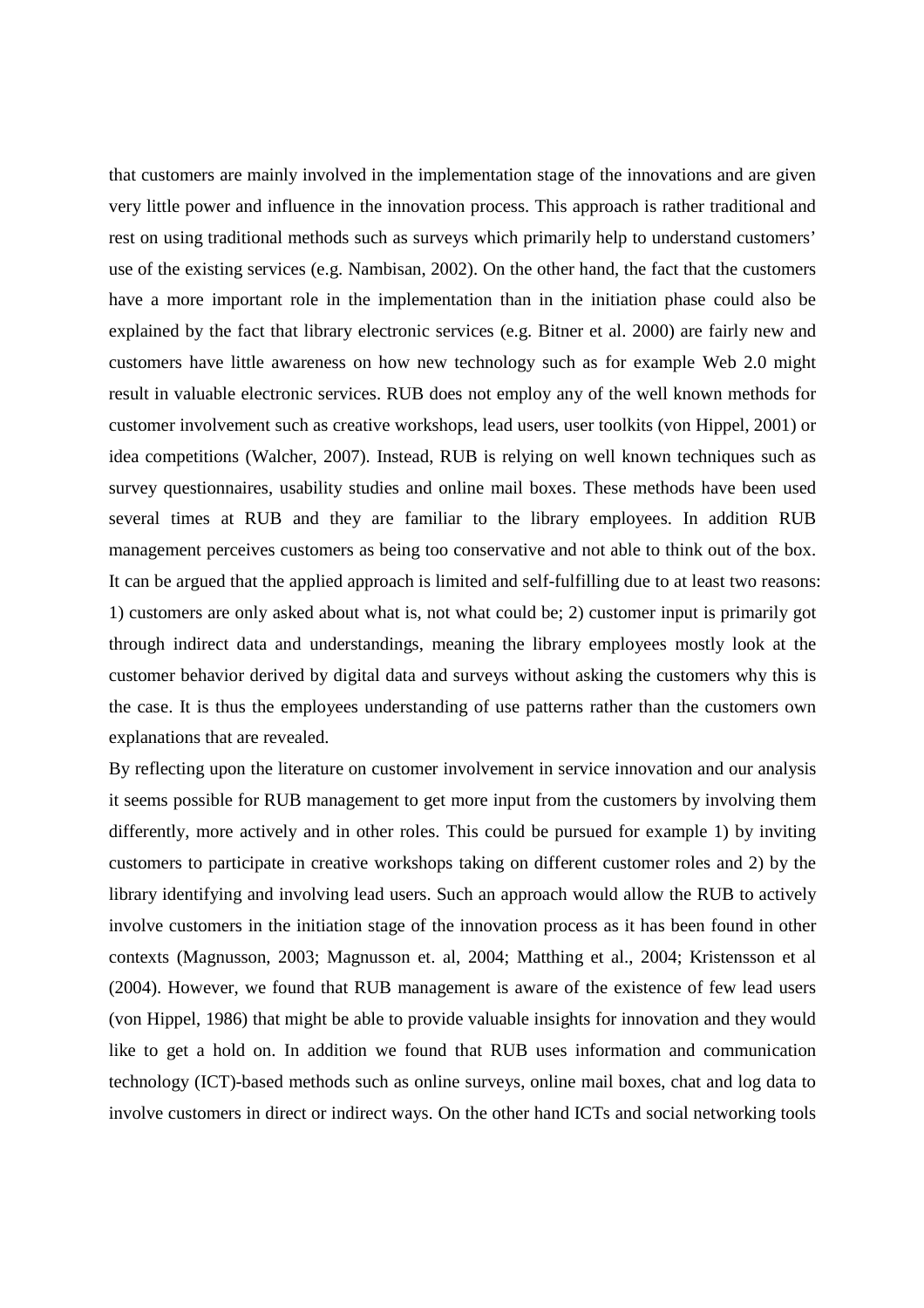also pose challenges. For example with respect to the role of the customer as co-creator as in the case of online reviews there is the problem of motivating the customers to write and read the reviews or ethical problems regarding content analysis of qualitative data as in the case of "chat with a librarian", where employees feel monitored if an analysis of the chat data content is conducted.

## *1. Limitations and further research*

This study is not free of limitations. First of all most of the literature used in the study comes from the business context and it is applied to a library context. From a methodology point of view, we only conducted in depth interviews in one academic library. Even though the Danish academic library landscape is becoming very homogenous and therefore the library investigated might be to some extent representative of other Danish academic libraries, we still cannot generalize these results to a Danish national context and especially internationally. Also it could have been interesting to investigate the customers' perspective. We plan to involve them in a second phase of the research.

Nevertheless the study provides interesting insights about customer involvement practices in services innovation in a specific academic library, thus contributing to the debate on innovation and especially user driven innovation in academic libraries. Despite our study investigates a rather particular case we may draw some theoretical insights that possibly address customer involvement in general. One of these insights is that the way a library approaches and allows customers to become part of and contribute to the innovation process might affect the type of input gained from the customers. Secondly, Alam and Perry (2002) argue that companies value the input from customers as resource and user as most important. However based on our study we propose another explanation namely that these roles are less demanding and possibly also less costly and risky to engage in. Involving customers as co-creators are far more demanding as the involvement complicates the development process and demand for other qualifications of the employees in order to manage such a process.

#### **References**

- Aharony, A. (2009), "Librarians and information scientists in the blogosphere: An exploratory analysis", *Library & Information Science Research*, Vol. 31, No. 3, pp. 174-181.
- Alam, I. (2002), "An exploratory investigation of user involvement in new service development", *Journal of the Academy of Marketing Science*, Vol. 30, No. 3, pp. 250-261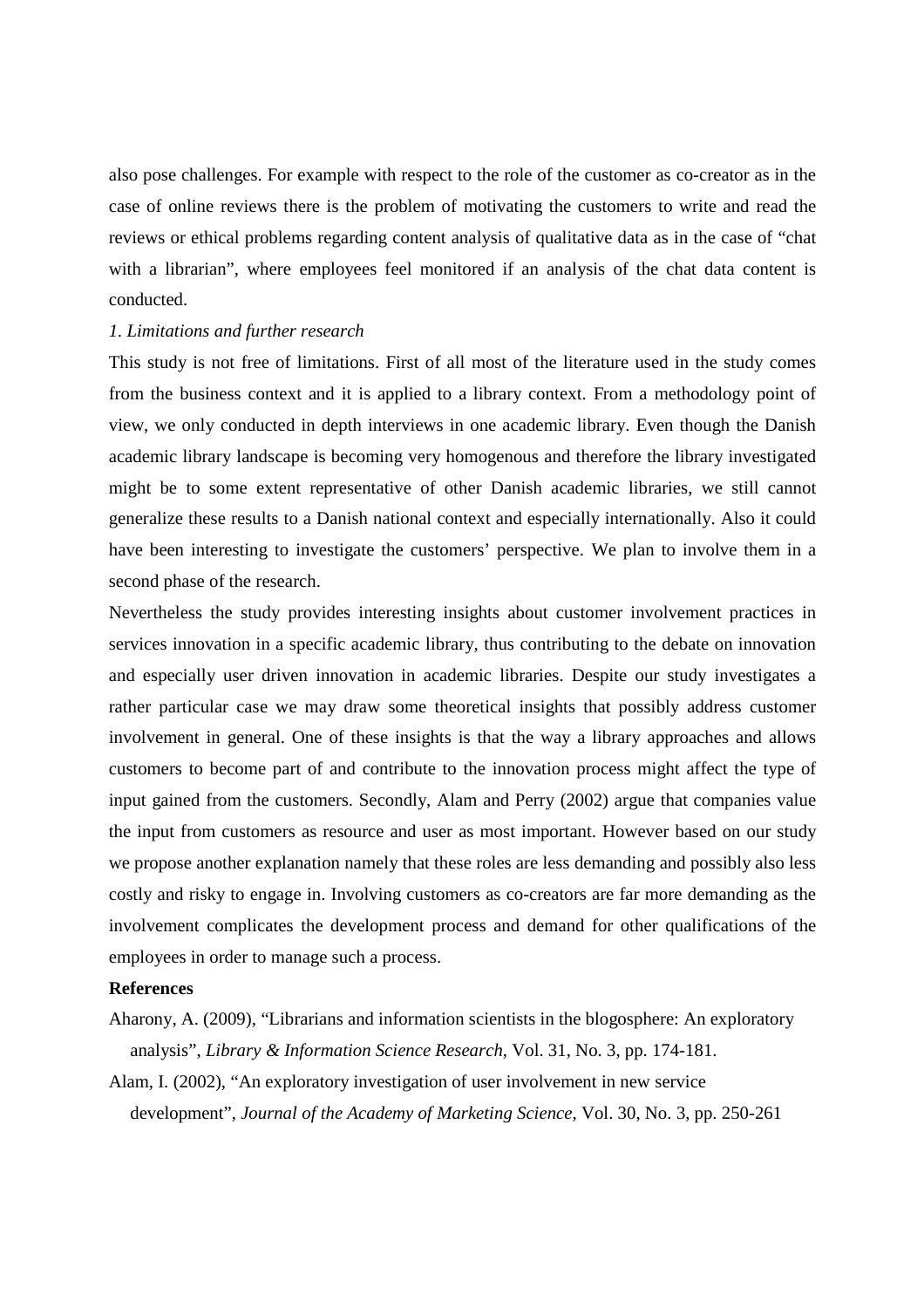- Alam, I. and Perry, C. (2002), "A customer-oriented new service development process", *Journal of Services Marketing*, Vol.16, No. 6, pp.515-534.
- Bitner, M. J., Brown, S. W. and Meuter, M. L. (2000), "Technology infusion in service encounter", *Journal of the Academy of Marketing Science*, Vol.28, No. 1, pp. 138-149.

Brindley, L. (2006) "Re-defining the library", *Library Hi Tech*, Bradford, Vol. 24, No. 4; pg. 484

Carr , P. L. (2009), "From Innovation to Transformation: A Review of the 2006-7 Serials

Literature", Library *Resources & Technical Services*. Chicago, Vol. 53, No. 1, pp. 3-15 Castiglione, J. (2008) "Facilitating employee creativity in the library environment; An important managerial concern for library administrators", *Library Management*, Bradford, Vol. 29, No. 3, pp. 159-172

Chesbrough, H. W. (2003), *Open innovation: The new imperative for creating and profiting from technology*. Boston: Harvard Business School Press.

- Chesbrough, H. W. (2006), *Open Business Model: How to thrive in the new innovation landscape*.
- Chesbrough, H. and Crowther A.K. (2006), "Beyond high tech: early adopters of open innovation in other industries", *R & D Management*, Vol.36, No. 3, pp. 229-236.
- Christensen, C. M. (1997), *The innovator's dilemma: When new technologies cause great firms to fail*, Cambridge: HBS Press.
- Gallouj, F. and Weinstein, O. (1997), "Innovation in services", *Research policy*, Vol. 26, pp. 537-556
- Garvin, D.A. (1988), *Managing Quality*. New York: Free Press
- Hennestad, B.W. (1999), "Infusing the Organisation with Customer Knowledge," *Scandinavian Journal of Management*, Vol. 15, No. 1, pp. 17-41.
- Kristensson, P., Gustafsson, A. and Archer, T. (2003), "Harnessing the Creative Potential among Users", *Product innovation management*, Vol.21, No. 1, pp.4-14.
- Kettunen, J. (2007), "The strategic evaluation of academic libraries", *Library Hi Tech,* Bradford, Vol. 25, No. 3, pp. 409-421
- Leonard, D. and Rayport, J. F. (1997), "Spark Innovation through Empathic Design", Harvard Business Review, Vol. 75, No. 6, pp.102-13
- Li, X. (2006), "Library as incubating space for innovations: practices, trends and skill sets", *Library Management*, Bradford, Vol. 27, Nos. 6/7; pg. 370-378.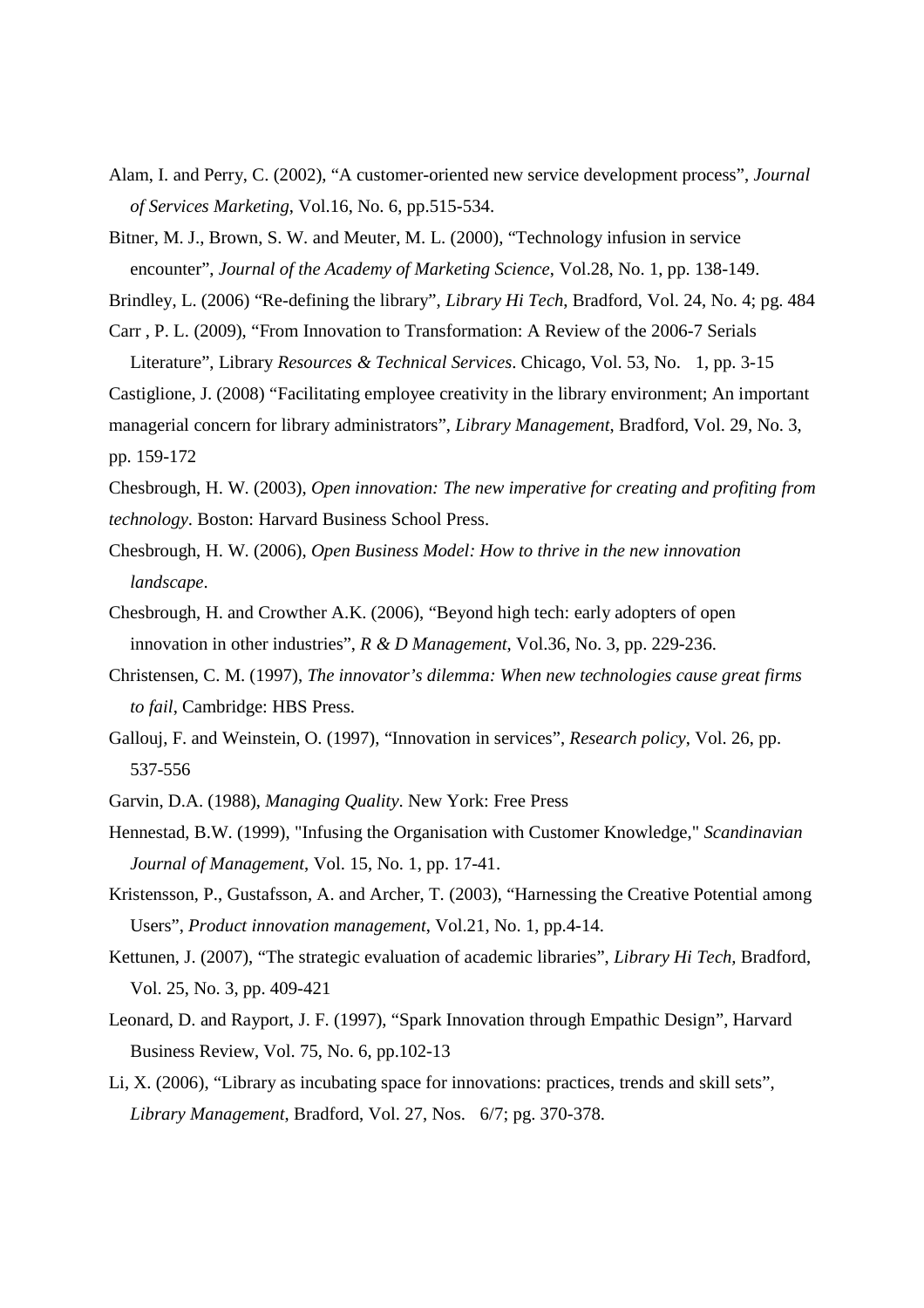- Magnusson, P. (2003), "Benefits of involving users in service". *European Journal of Innovation Management,* Vol. 6, No. 4
- Magnusson, P. Matthing, J. and Kristensson, P. (2003), "Managing user involvement in service innovation", *Journal of Service Research*, Vol.6, No. 2, p.111-124.
- Matthing, J., Sandén, B. and Edvardsson, B. (2004), "New service development: learning from and with customers", *International Journal of Service Industry Management*, Vol.15, No. 5, pp. 479-498.
- Nambisan, S. (2002), "Designing virtual customer environments for new product development: Toward a theory", *The Academy of Management Review*, Vol. 27, No.33, pp. 392-413
- Nambisan, S. and Nambisan, P. (2008), "How to Profit From a Better Virtual Customer Environment". *MIT Sloan Management Review*, Vol. 49, No. 3, pp. 53-61.
- Patton, M.Q. (1990), Qualitative *evaluation and research methods*, SAGE Publications, Newbury Park, London New Delhi
- Piller, F.T. and Walcher, D. (2006), "Toolkits for Idea Competitions: A Novel Method to Integrate Users in New Product Development", *R&D Management*, Vol. 36, No. 3, pp. 307-318
- Rogers, E.M., (1995), *The Diffusion of Innovations*, 4th edition. Free Press, New York.
- Rutherford, L.L. (2008a), "Implementing social software in public libraries; An exploration of the issues confronting public library adopters of social software", *Library Hi Tech*, Bradford, Vol. 26, No. 2; pp. 184
- Rutherford, L.L. (2008b), "Building participative library services: the impact of social software use in public libraries", *Library Hi Tech*. Bradford: 2008, Vol. 26, Iss. 3; pg. 411
- Schneider, B. and Bowen, D.E. (1995), *Winning the Service Game*, Boston: Harvard Business School Press.
- Sheng, X and Sun, L. (2007), "Developing knowledge innovation culture of libraries", Library *Management*. Bradford: 2007. Vol. 28, Nos 1/2; pg. 36-52
- von Hippel, E., (1986), "Lead Users: a Source of Novel Product Concepts", *Management Science*, Vol.32, No. 7, pp. 791-805
- von Hippel, E. (1989), "New Product Ideas from `Lead Users'", *Research Technology Management*,Vol. 32, No. 3, 1989